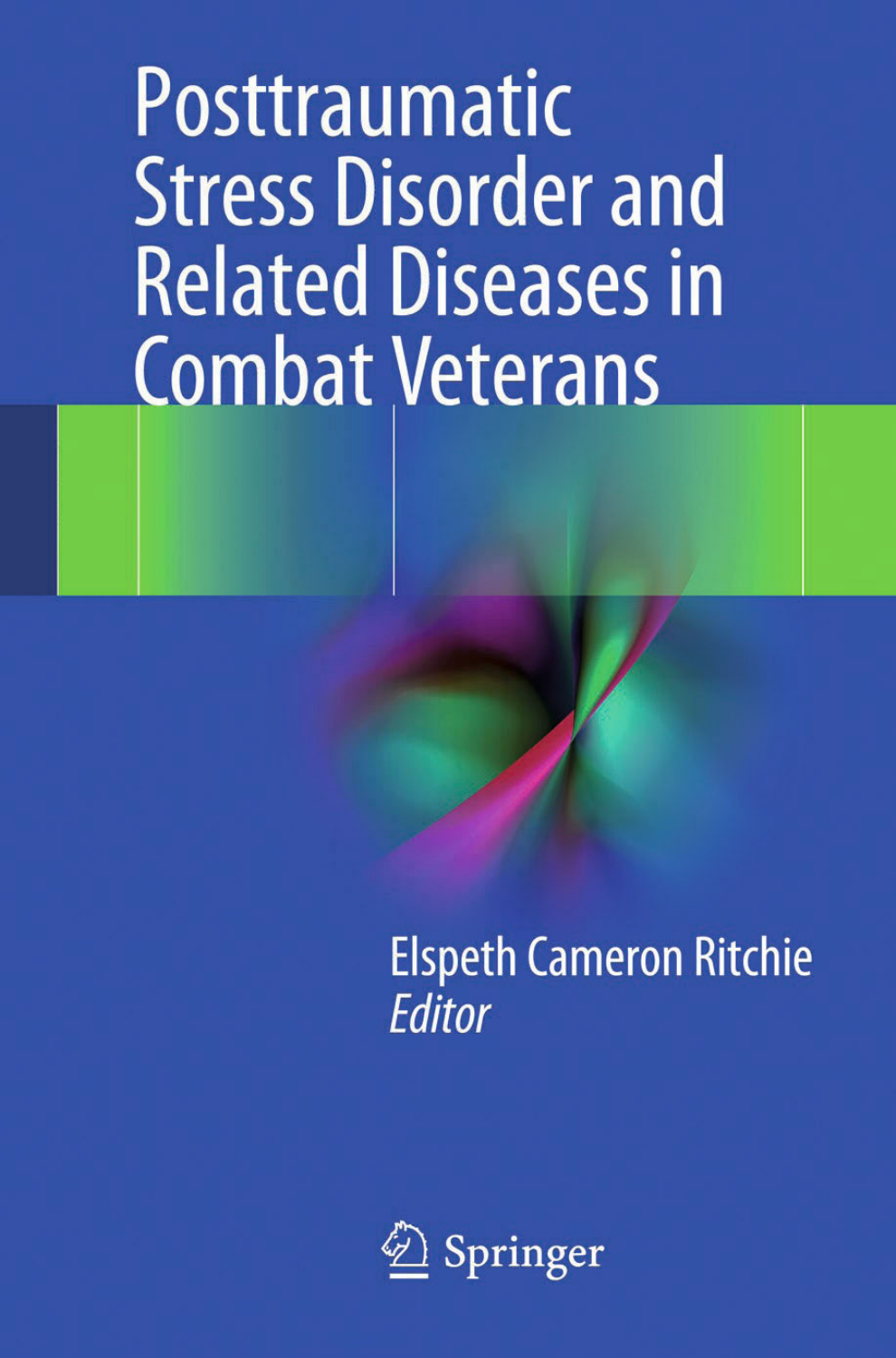*Editor* Elspeth Cameron Ritchie Department of Psychiatry Uniformed Services University of the Health Sciences Bethesda, MD USA

DOI 10.1007/978-3-319-22985-0

#### ISBN 978-3-319-22984-3 ISBN 978-3-319-22985-0 (eBook)

Library of Congress Control Number: 2015951824

Springer Cham Heidelberg New York Dordrecht London

© Springer International Publishing Switzerland 2015

This work is subject to copyright. All rights are reserved by the Publisher, whether the whole or part of the material is concerned, specifically the rights of translation, reprinting, reuse of illustrations, recitation, broadcasting, reproduction on microfilms or in any other physical way, and transmission or information storage and retrieval, electronic adaptation, computer software, or by similar or dissimilar methodology now known or hereafter developed.

The use of general descriptive names, registered names, trademarks, service marks, etc. in this publication does not imply, even in the absence of a specific statement, that such names are exempt from the relevant protective laws and regulations and therefore free for general use.

The publisher, the authors and the editors are safe to assume that the advice and information in this book are believed to be true and accurate at the date of publication. Neither the publisher nor the authors or the editors give a warranty, express or implied, with respect to the material contained herein or for any errors or omissions that may have been made.

Printed on acid-free paper

Springer International Publishing AG Switzerland is part of Springer Science+Business Media (www.springer.com)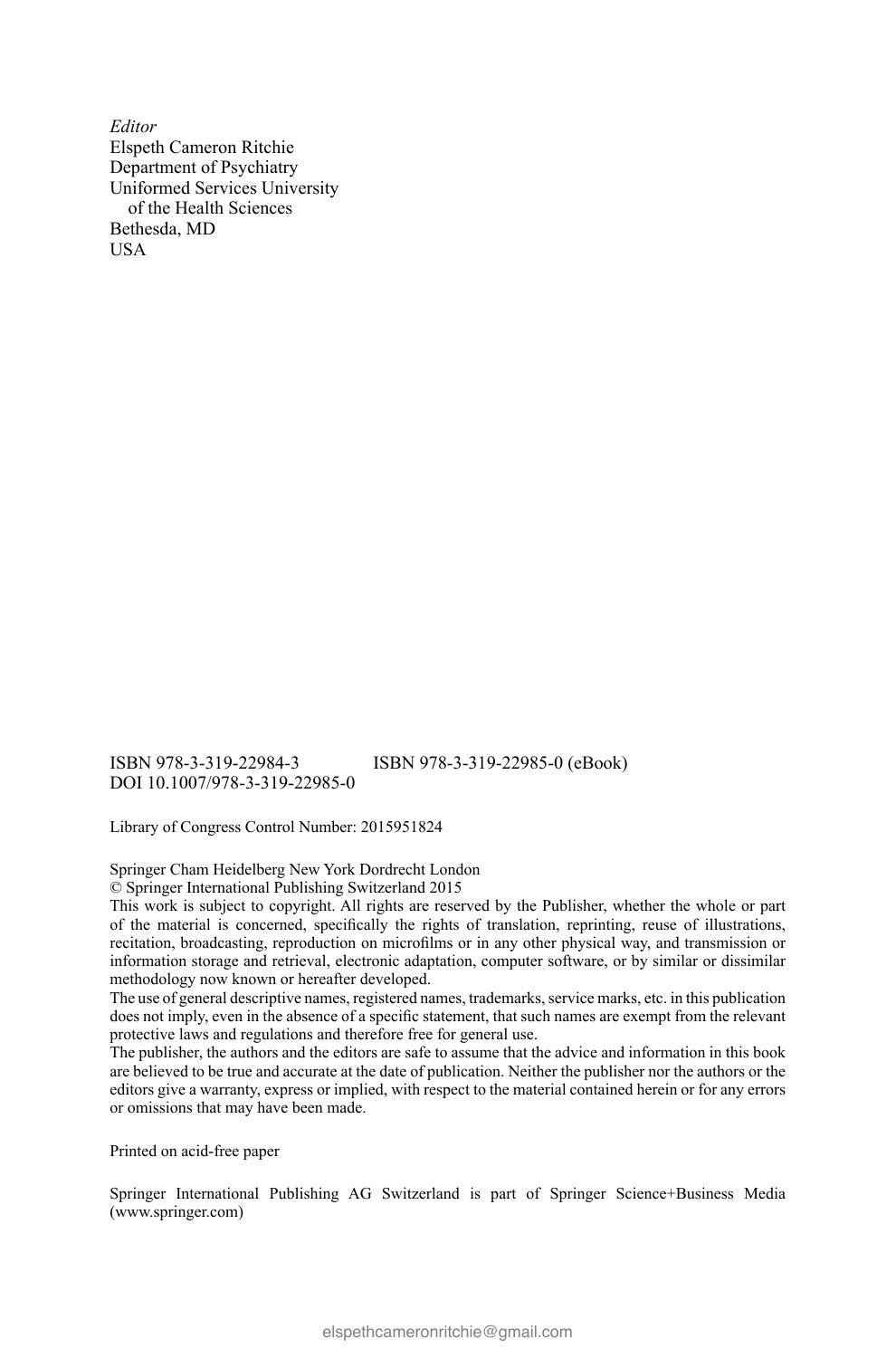### **Contents**

#### **[Part I](#page--1-0) [Introduction](#page--1-0)**

| $\mathbf{1}$            | <b>Introduction and Overview: Posttraumatic Stress Disorder</b><br>and Related Diseases in Combat Veterans<br>Elspeth Cameron Ritchie<br>Posttraumatic Stress Disorder Screening in the US Military<br>Daniel J. Lee, Christopher H. Warner and Charles W. Hoge |     |  |  |  |  |
|-------------------------|-----------------------------------------------------------------------------------------------------------------------------------------------------------------------------------------------------------------------------------------------------------------|-----|--|--|--|--|
| $\mathbf{2}$            |                                                                                                                                                                                                                                                                 |     |  |  |  |  |
| 3                       | Therapeutic Alliance in the Treatment of Combat PTSD<br>James C. West                                                                                                                                                                                           |     |  |  |  |  |
| $\overline{\mathbf{4}}$ | Shame and Moral Injury in an Operation Iraqi Freedom<br><b>Combat Veteran</b><br>Jonathan R. Dettmer, Erika M. Kappes and Patcho N. Santiago                                                                                                                    | 35  |  |  |  |  |
|                         | <b>Part II</b> Established and Evidence-Based Treatments                                                                                                                                                                                                        |     |  |  |  |  |
| 5                       | <b>Updates in Psychopharmacology for PTSD and Related</b><br>Conditions: Focus on the Active Duty Service Member<br>Elspeth Cameron Ritchie and Christopher S. Nelson                                                                                           | 47  |  |  |  |  |
| 6                       | Prolonged Exposure for Combat Veterans with PTSD<br>Connie L. Thomas, Rohul Amin and Joshua N. Friedlander                                                                                                                                                      | 55  |  |  |  |  |
| 7                       | Virtual Reality Exposure Therapy for Combat-Related PTSD<br>Judith Cukor, Maryrose Gerardi, Stephanie Alley, Christopher Reist,<br>Michael Roy, Barbara O. Rothbaum, JoAnn Difede and Albert Rizzo                                                              |     |  |  |  |  |
| 8                       | <b>Psychoanalytic Approaches to Treatment-Resistant Combat</b><br>Joseph E Wise                                                                                                                                                                                 | 85  |  |  |  |  |
|                         | <b>Part III Emerging Treatments</b>                                                                                                                                                                                                                             |     |  |  |  |  |
| 9                       | Wendi M. Waits, Kevin E. Kip and Diego F. Hernandez                                                                                                                                                                                                             | 105 |  |  |  |  |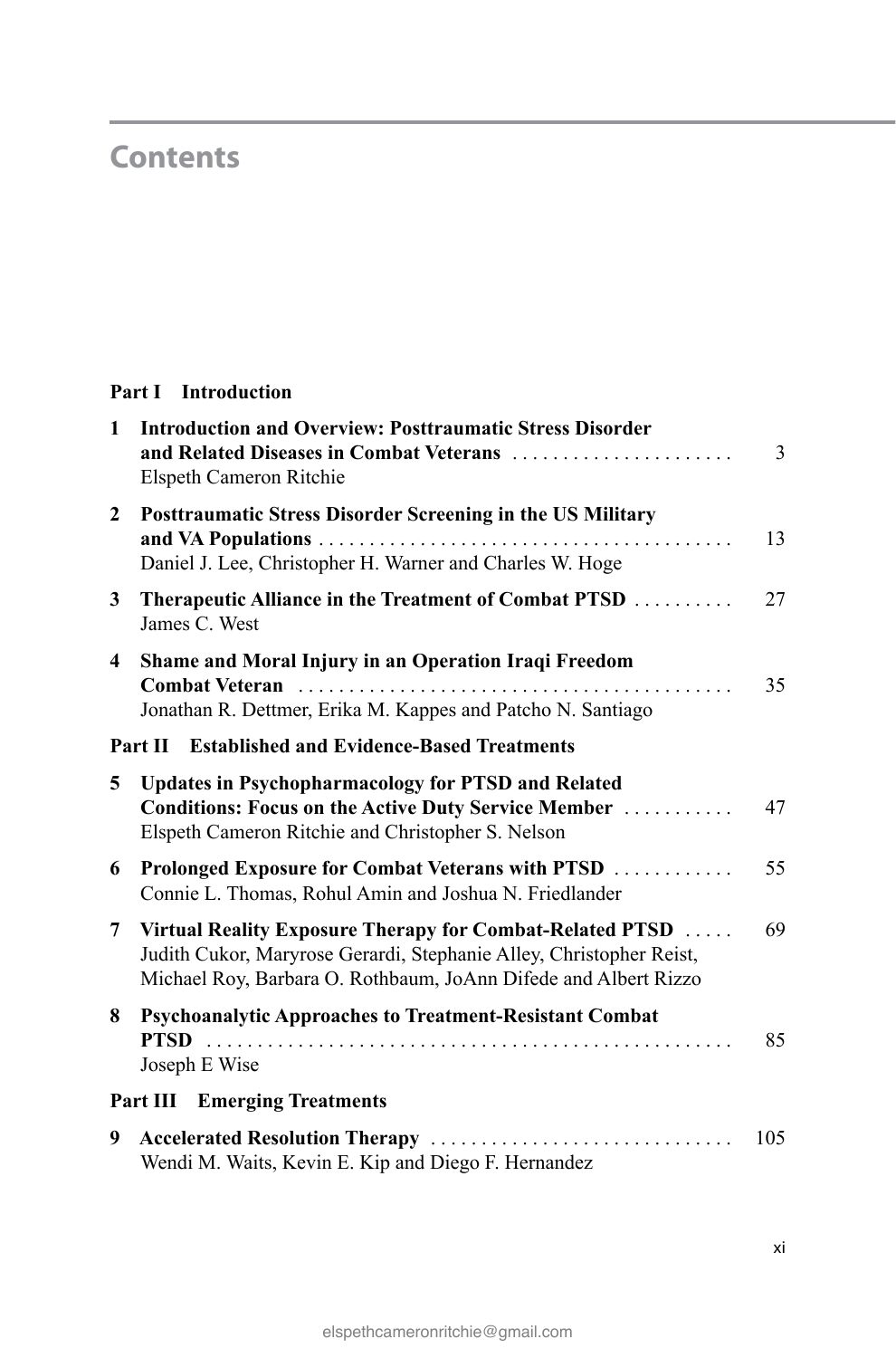| 10 Meditation for Combat-related Mental Health Concerns<br>Marina Khusid                                                                                                                                                                     | 123 |  |  |  |  |
|----------------------------------------------------------------------------------------------------------------------------------------------------------------------------------------------------------------------------------------------|-----|--|--|--|--|
| 11 Use of Transcranial Magnetic Stimulation for the Treatment<br>of PTSD $\ldots \ldots \ldots \ldots \ldots \ldots \ldots$<br>.<br>Geoffrey G. Grammer, Jeffrey T. Cole, Cody J. Rall<br>and Caroline C. Scacca                             |     |  |  |  |  |
| 12 Adding a Face and the Story to the Data: Acupuncture<br>Anita H. Hickey and Robert Koffman                                                                                                                                                | 161 |  |  |  |  |
| 13 The Use of Stellate Ganglion Block in the Treatment of<br>Panic/Anxiety Symptoms (Including Suicidal Ideation),<br>with Combat-Related Posttraumatic Stress Disorder<br>Eugene Lipov                                                      | 179 |  |  |  |  |
| 14 Canine Connection Therapy: Finding Purpose and Healing<br>Meg Daley Olmert, Michelle Nordstrom, Marshall Peters,<br>Matthew St Laurent and Rick Yount                                                                                     | 197 |  |  |  |  |
| <b>Part IV</b> Comorbidities                                                                                                                                                                                                                 |     |  |  |  |  |
| 15 Trauma and Pain: Linking Emotional and Physical Symptoms<br>Genelle Weits                                                                                                                                                                 | 213 |  |  |  |  |
| 16 The Multifactorial Approach to PTSD in the Active Duty Military<br>Rita Richardson, William D. Rumbaugh and Hanna Zembrzuska                                                                                                              | 225 |  |  |  |  |
| 17 Comorbid PTSD, Bipolar I, and Substance Use Disorder<br>Rachel Sullivan                                                                                                                                                                   | 233 |  |  |  |  |
| Eric G. Meyer and Brian W. Writer                                                                                                                                                                                                            | 245 |  |  |  |  |
| 19 The Mefloquine Intoxication Syndrome: A Significant Potential<br>Confounder in the Diagnosis and Management of PTSD and Other<br>Chronic Deployment-Related Neuropsychiatric Disorders<br>Remington Lee Nevin and Elspeth Cameron Ritchie | 257 |  |  |  |  |
| 20 Polytrauma with Sexual Dysfunction in a Female Soldier<br>Jonathan R. Dettmer, Shannon C. Ford and Kyle J. Gray                                                                                                                           | 279 |  |  |  |  |
| 21 A Community Building Approach to PTSD Using the Arts<br>Seema Reza, Kerrie Earley and Matthew St Laurent                                                                                                                                  | 295 |  |  |  |  |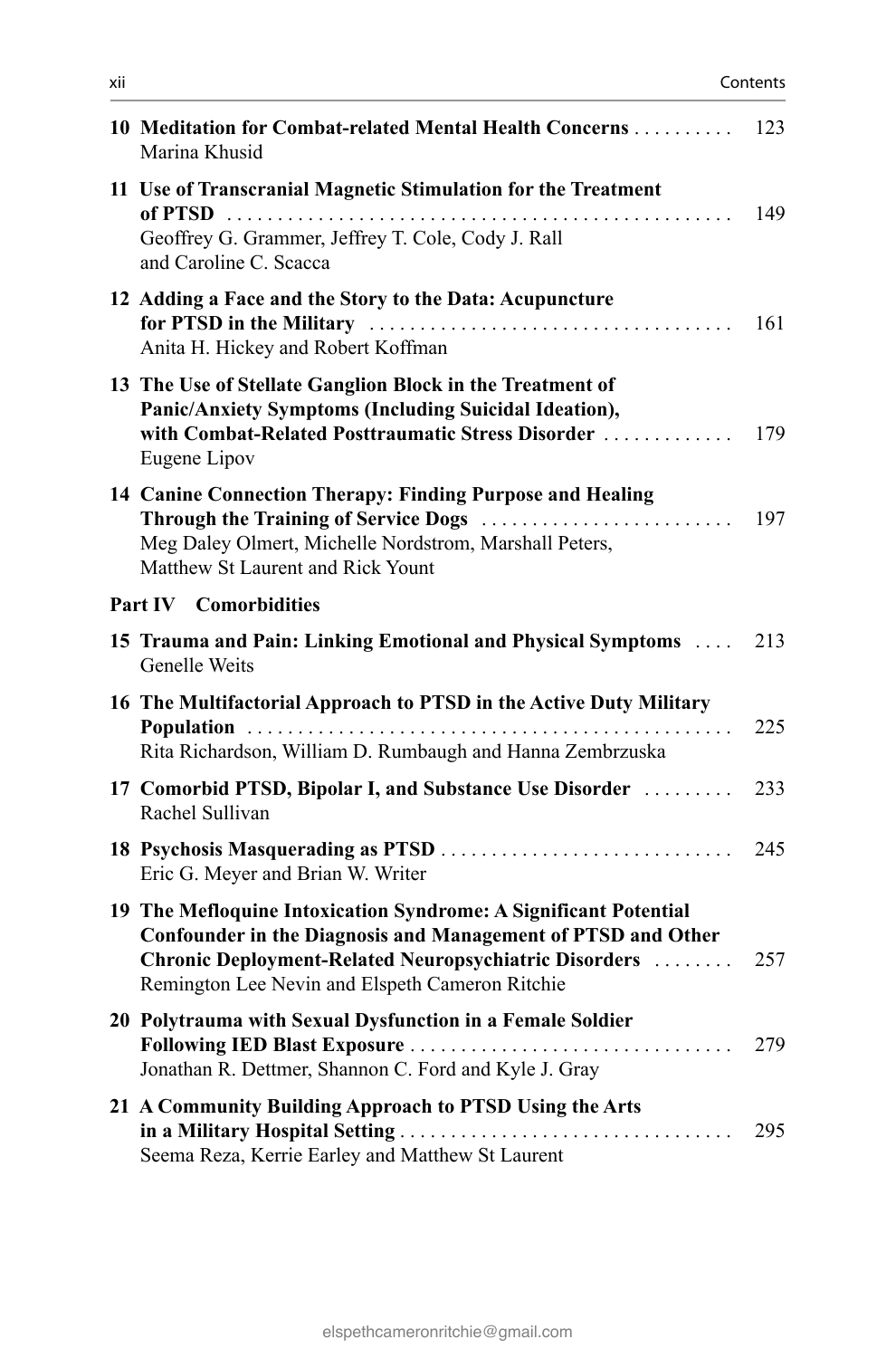| <b>Part V</b> Cultural Competence/Special Populations                                                                                     |     |
|-------------------------------------------------------------------------------------------------------------------------------------------|-----|
| 22 Mental Health Care of Special Operations Forces<br>Paul Sargent                                                                        | 311 |
| 23 Treating War-Related Moral Injury and Loss with <i>Adaptive</i><br>Alexandra L. Laifer, Amy D. Amidon, Ariel J. Lang and Brett T. Litz | 331 |
| Paulette T. Cazares                                                                                                                       | 351 |
| 25 Intimate Relationship Distress and Combat-related Posttraumatic<br>Nicholas A. Tamoria, Miguel M. Alampay and Patcho N. Santiago       | 363 |
|                                                                                                                                           | 371 |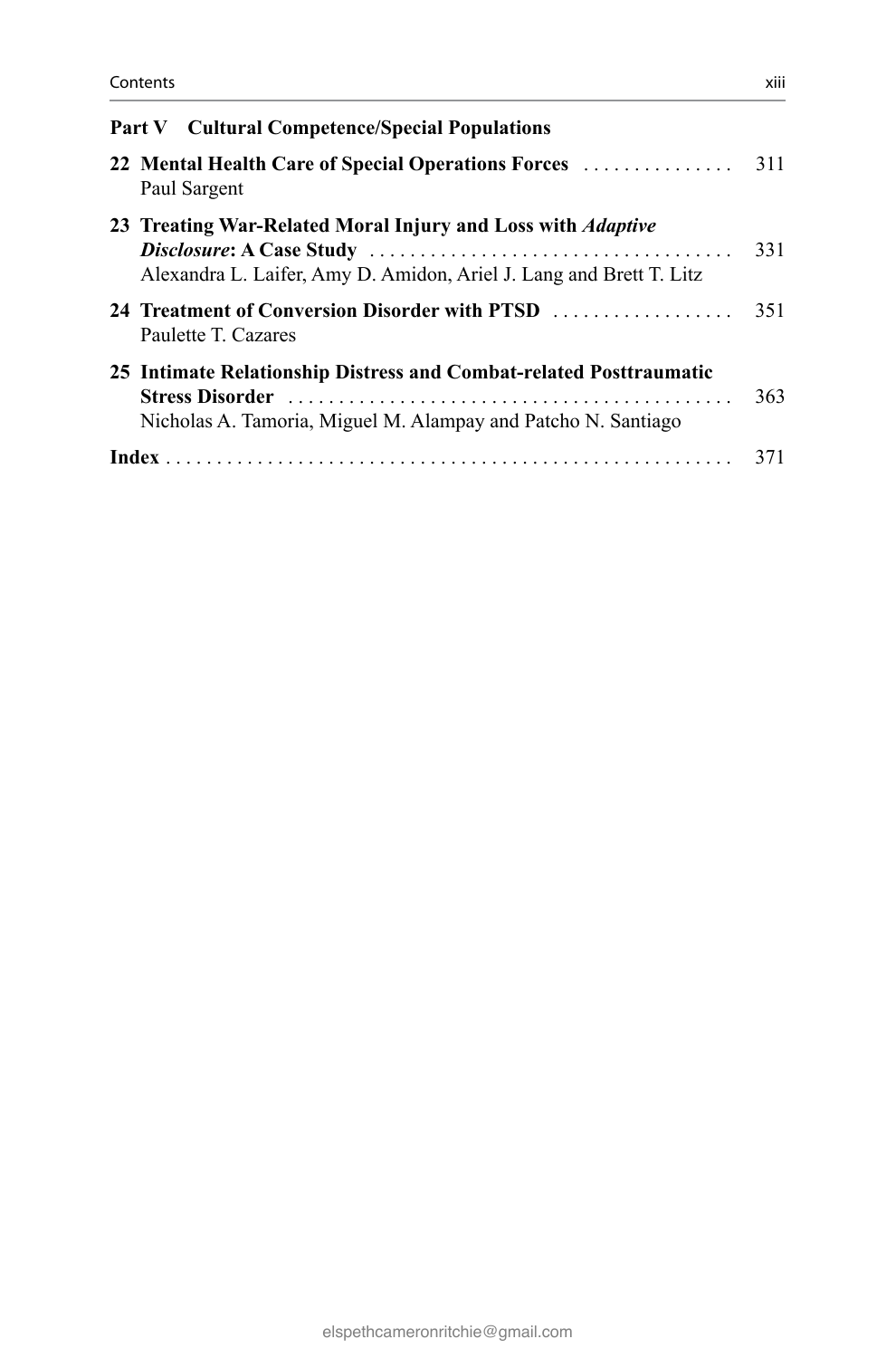## <span id="page-5-0"></span>**Accelerated Resolution Therapy**

**9**

#### Wendi M. Waits, Kevin E. Kip and Diego F. Hernandez



Masters of Chaos, by MSG Christopher Thiel, courtesy of the Army Art Collection, US Army Center of Military History.

W. M. Waits  $(\boxtimes)$ 

K. E. Kip · D. F. Hernandez College of Nursing, University of South Florida, Tampa, FL, USA

© Springer International Publishing Switzerland 2015

E. C. Ritchie (ed.), *Posttraumatic Stress Disorder and Related Diseases in Combat Veterans,* DOI 10.1007/978-3-319-22985-0\_9

Directorate of Behavioral Health, Fort Belvoir Community Hospital, Fort Belvoir, VA, USA e-mail: wendi.m.waits.mil@mail.mil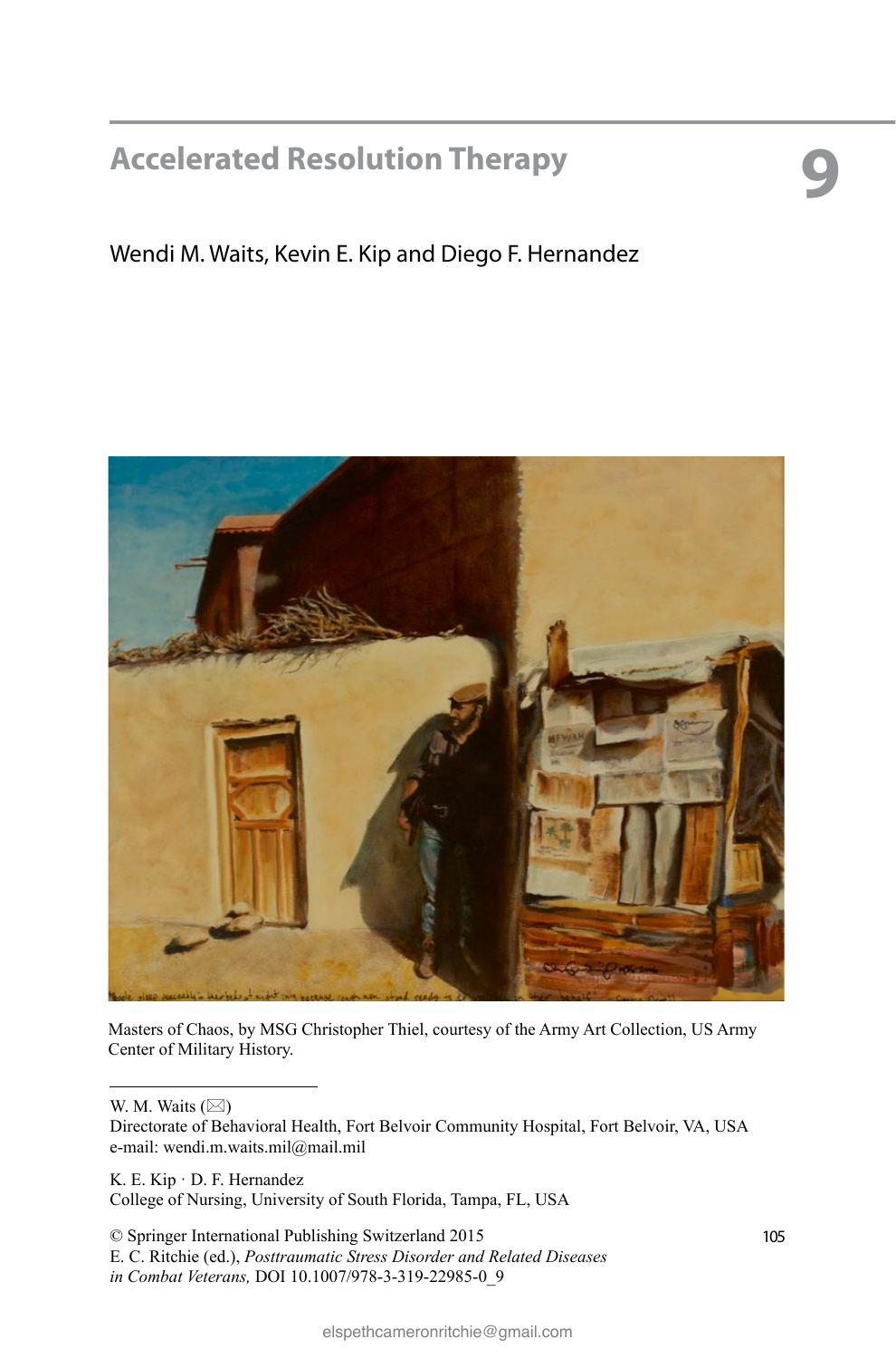Accelerated resolution therapy (ART) is a relatively new therapy that includes many techniques for resolving the traumatic memories associated with posttraumatic stress disorder (PTSD). Preliminary evidence to date suggests that ART is highly effective, requires fewer sessions, and has a much greater completion rate than traditional PTSD therapies. A key difference between ART and other therapies for PTSD is that ART is an *internal process* that focuses on *images* rather than cognitions or feelings. This aspect is particularly important in a military population, since veterans are often not comfortable or legally permitted to share the details of their combat traumas due to their graphic intensity, potential association with war crimes, or inclusion of classified information. Herein, we provide a general description of the therapy, a summary of relevant clinical investigations, and present two cases that highlight the use of ART in resolving combat-related and early childhood traumas. The first case is of a fairly typical Iraq/Afghanistan veteran with complex PTSD related to multiple combat traumas and childhood abuse. The second case is of a different veteran's first ART session, demonstrating ART's unique ability to resolve long-standing, painful emotions such as shame and guilt very rapidly.

#### **9.1 General Description**

ART is an emerging, trauma-focused approach to addressing traumatic memories, as well as difficult and conflicted feelings that may be based on past experience. ART employs imagery, metaphors, and Gestalt techniques to help patients achieve reduction of their emotional symptoms and a self-directed resolution to their problems. Developed in 2008 by Laney Rosenzweig, it has primarily been studied at the University of South Florida for symptoms related to PTSD  $[1-3]$  $[1-3]$ . A summary of published literature on ART may be found later in this chapter.

ART is both therapist-directed and patient-driven. It consists of a basic protocol to address specific memories and events, as well as an advanced protocol to address more psychologically complex issues that arise within the context of the basic protocol. ART interventions are carefully scripted and designed to help the patient symbolically separate from a troubling past and advance toward a more positive future. While ART foundationally addresses traumatic memories, its design and structure permit its application in a number of other psychiatric syndromes and conditions, including generalized anxiety, depression, bereavement, and addictions.

#### **9.2 Protocols**

The basic ART protocol is designed to address singular traumatic experiences, as well as more basic fears and phobias, such as fear of public speaking and fear of flying. It combines imaginal exposure (IE) with smooth-pursuit eye movements to rapidly facilitate desensitization, imagery rescripting (IR), and stress inoculation [\[3](#page-20-1)]. Like more widely studied therapies for PTSD—including eye movement desen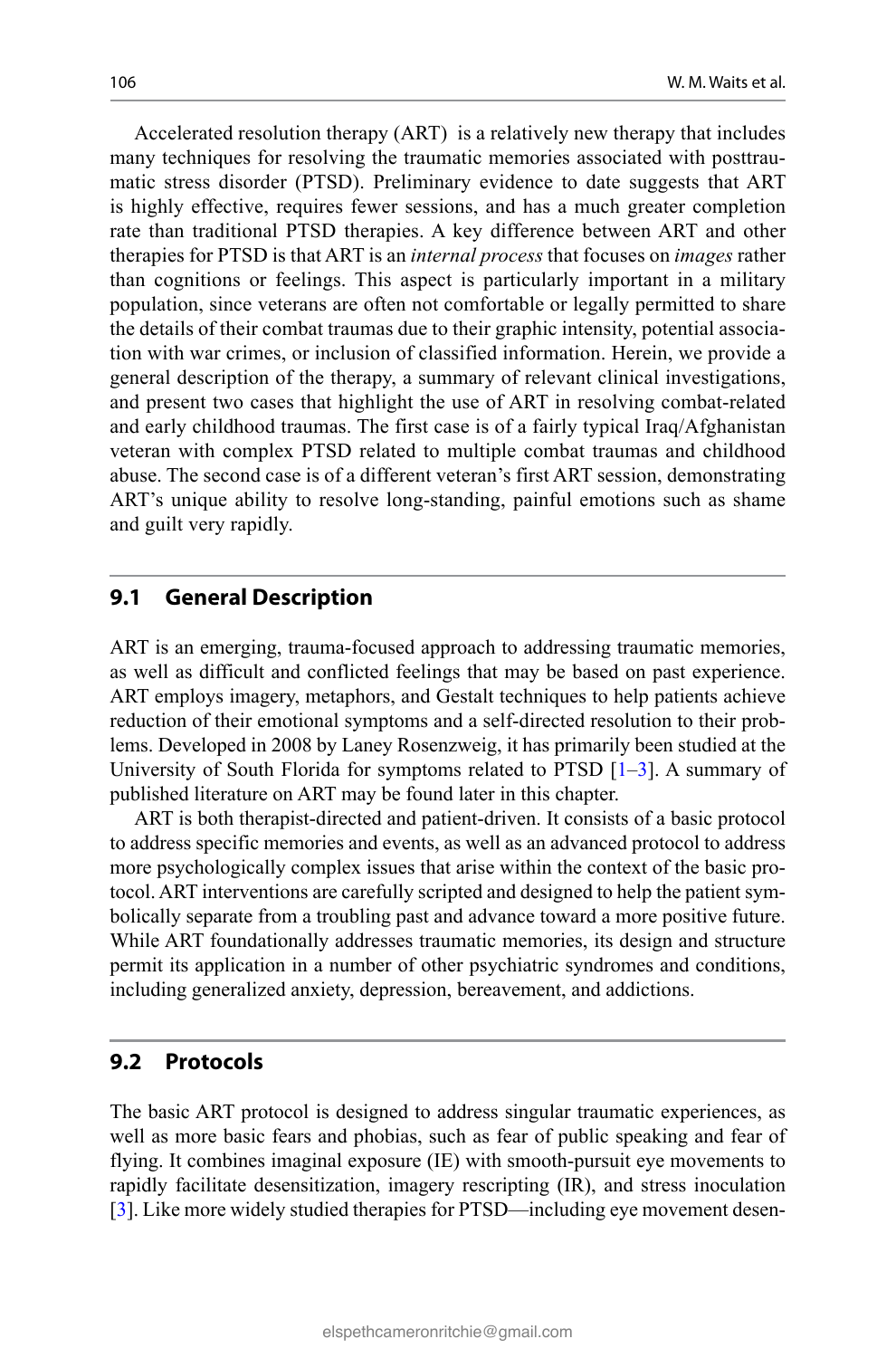sitization and reprocessing (EMDR), prolonged exposure (PE), and cognitive processing therapy (CPT)—ART relies on psychotherapy elements carrying an A-level recommendation in the 2010 Department of Defense and Veterans Affairs (DoD/ VA) Clinical Practice Guidelines for PTSD [\[4](#page-20-2)]. The basic protocol is designed for discrete experiences and has the potential to resolve a traumatic event in a single session. Even particularly intense memories can be virtually disassembled and reorganized into a meaningful narrative in 1–5 sessions, with each session focusing on different scenes or concerns as they relate to the presenting problem.

The advanced protocol allows for a more detailed exploration of complex past events, unresolved developmental issues, and conflicted feelings, such as dreading the loss of a critically ill parent while simultaneously craving the relief one might expect at that parent's passing. It incorporates the use of metaphors and Gestalt techniques into the basic protocol, allowing deeper exploration of past experiences in relation to current affective and cognitive states. Rosenzweig describes these advanced techniques as ways to engage a patient's creative energies in more of a dreamlike state, where individuals are able to imagine and freely address thoughts, feelings, and sensations without the limitations of traditional talk therapies, and often in a less traumatic way [\[5](#page-20-3)].

#### **9.3 Procedure**

The ART protocol begins with exposure and desensitization. The patient is asked to identify the targeted memory and provide a score on a Subjective Unit of Distress (SUD) scale. Discussion of the trauma may be as detailed or as brief as necessary to establish rapport while generating a moderate degree of somatic distress. The patient is given permission to share as many or as few details as desired about the event, making ART particularly useful for memories involving classified, criminal, or intensely disturbing material. Focusing internally on the targeted event, the patient evokes the images, sensations, cognitions, and emotions he or she initially recalled from the event, or those that were generated by the exposure process. Once desensitized, the patient is able to explore the traumatic content more deeply, often yielding impressive new understandings and insights.

Initial exposure begins with the patient visualizing the targeted event (referred to in ART as a *scene*) while simultaneously being guided by the therapist in sets of eye movements. The exposure and desensitization process typically lasts between 5 and 20 min. During this period, any distressing images, sensations, thoughts, or emotions are targeted with the protocol to reduce their intensity. Simple and less complex experiences may resolve quickly, while memories that are rooted in earlier experiences may require additional interventions to resolve.

One such intervention is known as the *scene match*. Scene match addresses an earlier event that evokes thoughts, feelings, sensations, or images that are similar or somehow related to the targeted event. Any distressing component of the earlier event that is evident during IE is addressed using the ART protocol until the individual can recall the details of the event without experiencing distress. The IE and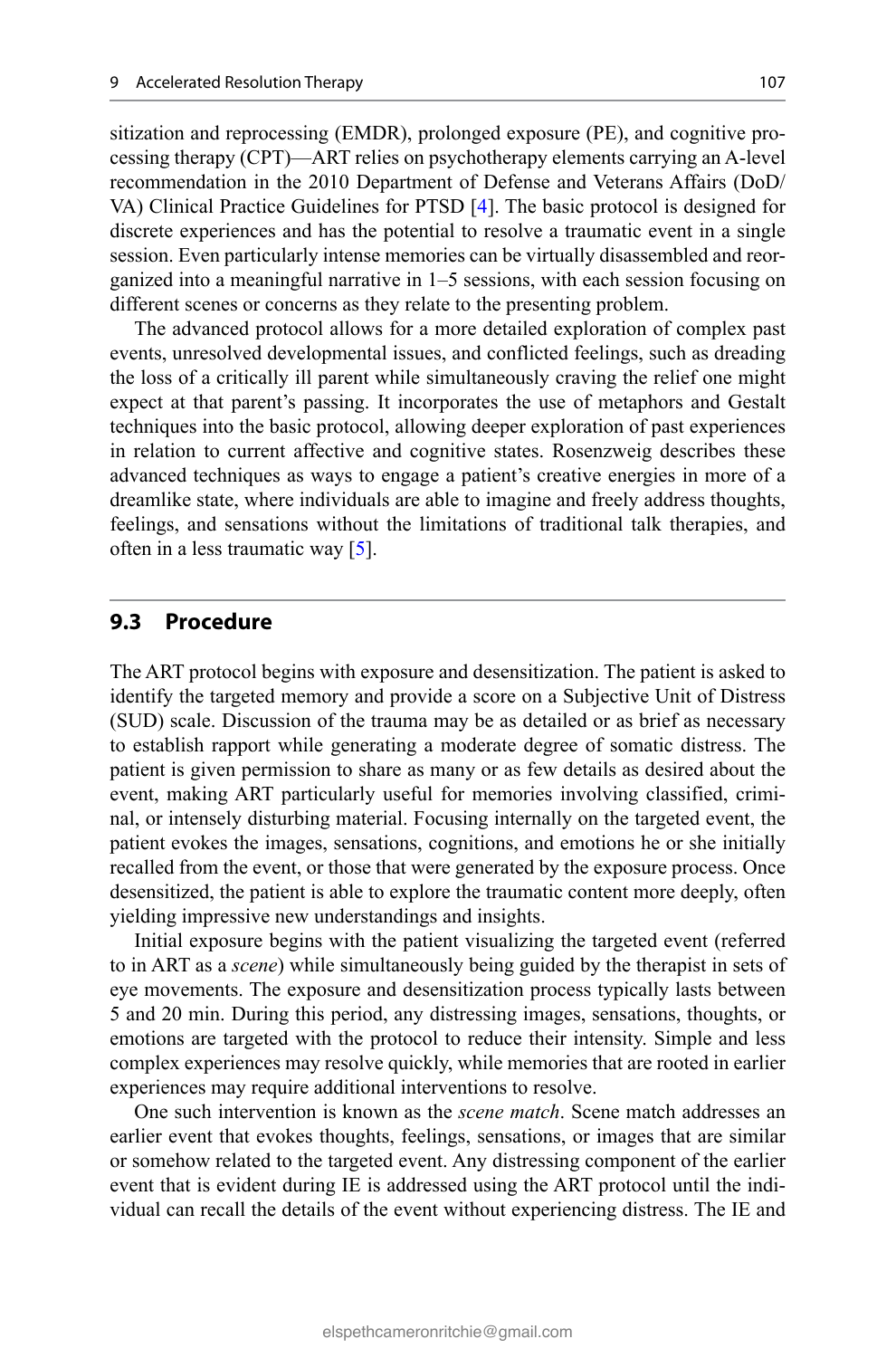resolution of the patient's distress as related to the earlier scene is key to moving forward in the protocol.

The next procedural segment is called the *Director's Intervention*. The Director's Intervention accomplishes the critical process of rescripting the traumatic event. The procedure is directed by the therapist, but the new scene is self-selected by the patient, creating a very personalized resolution of the event. Rosenzweig calls this process "Voluntary Image Replacement," which refers to the imagining of a preferred, alternative version of the event in place of the original event [[5\]](#page-20-3). This rescripting exercise allows patients to imagine themselves in a way that emphasizes a sense of mastery within or over the event. In other words, patients are able to metaphorically express their true wishes by visualizing a preferred scenario in place of the original targeted memory.

The subsequent procedural segment begins after the Director's Intervention, when the patient has finalized his or her preferred version of the targeted memory and is able to imagine the event differently while recalling the original narrative without distress. The images are changed while the actual memory of the event is retained in a narrative form. This segment starts with a test exposure to the original event (scene). Any remaining images, sensations, cognitions, or emotions are addressed until they are fully resolved, including scene matches to past or related events. The patient then processes future triggering events in a similar fashion. The emotions, sensations, images, and cognitions that arise when the patient visualizes future triggers are addressed using the same ART tools, permitting the patient to visualize positive but realistic outcomes.

The closing segment of a typical session includes a series of metaphorical interventions intended to help the patient completely resolve any lingering distress. The symbolic imagery evoked during this segment permits patients to visualize themselves taking charge of the past and consciously disposing of negative life experiences. The process helps generalize the resolution achieved during the session to previously untargeted stressors and traumatic memories. The patient often elects to bring significant individuals from their past or present life to a future in which they envision themselves no longer burdened by their present problem. This segment also provides a final opportunity for the therapist to identify lingering issues or alternatively for the patient to solidify a newfound sense of mastery over past traumas.

#### **9.4 Description Summary**

Through the use of IE and IR, ART targets the original memory in its entirety and promotes resolution of the associated sensations, cognitions, images, and feelings within a singular period of reactivation. However, ART goes beyond basic exposure therapies by attaching more positive, empowering, self-directed images, sensations, feelings, and cognitions to the event within the reconsolidation window, which bench research suggests may contribute to lasting change [[6,](#page-20-4) [7\]](#page-20-5). The event's original content and narrative remains intact, but without the affective valence previously assigned to it, and often with more detail than the patient was initially able to recall.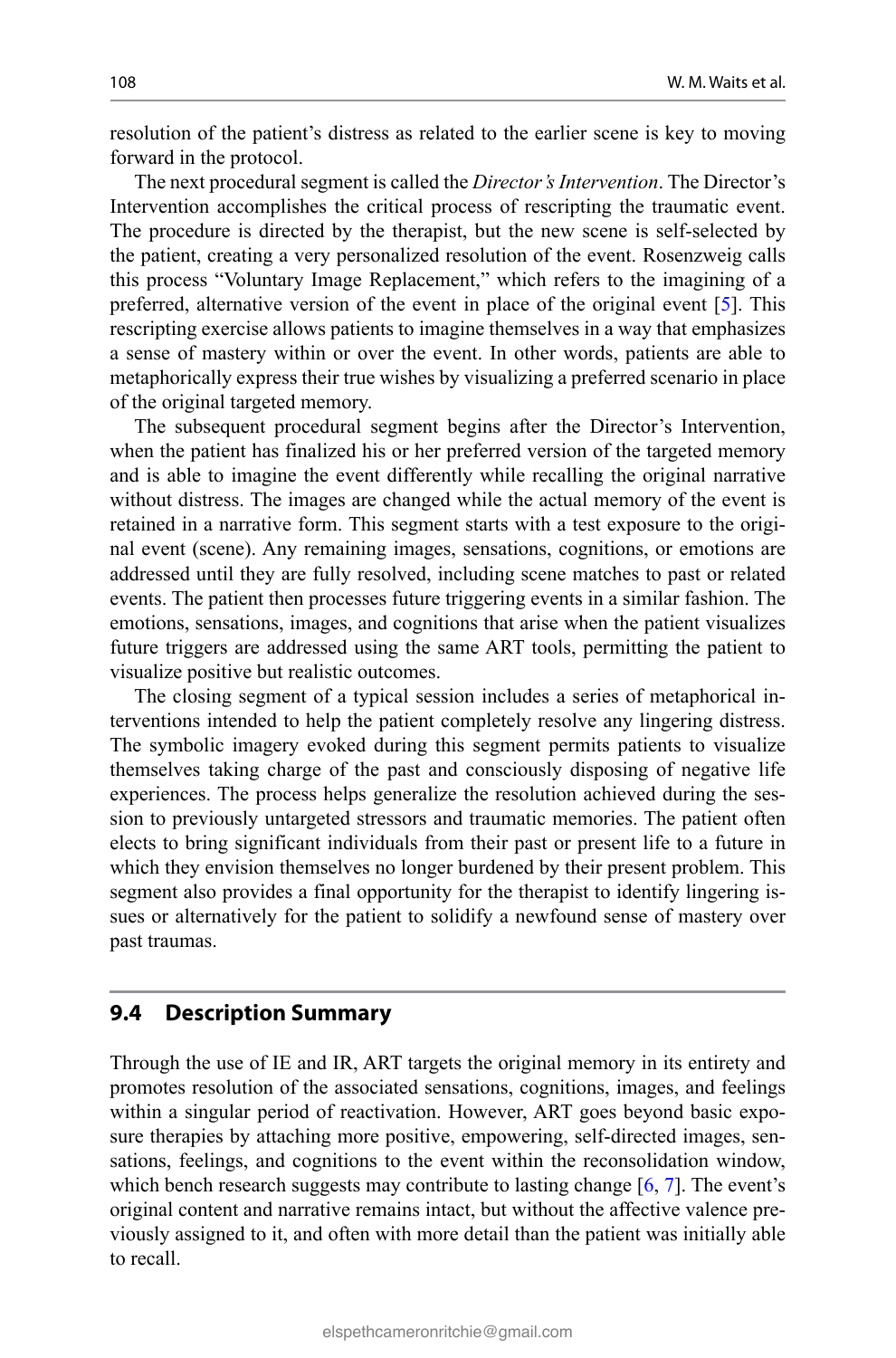#### **9.5 Current Evidence Base for ART**

#### **9.5.1 Funding History**

As of this publication, there have been seven funded research efforts related to ART. Of these, two have been federally funded and the remaining five studies are from a range of funding sources. Three of the funded studies are completed and four are in progress, but manuscripts and scientific presentations are being developed across all studies. Solicitation for additional funded research is ongoing and includes federal, nonfederal, and foundation sources. Table [9.1](#page-10-0) below summarizes the funded ART research studies including purpose, sponsor, and a brief description.

#### **9.5.2 Completed Study Results**

For the three completed studies of ART, two have resulted in a total of five peerreviewed publications to date (four data based and one case report). In the first prospective cohort study to evaluate the efficacy and safety of ART as a brief treatment modality for symptoms of PTSD, a total of 80 adults aged 21–60 years with symptoms of PTSD (mostly civilians) were enrolled, of whom, 66 (82.5%) completed treatment and 54 of 66 (81.8%) provided 2-month follow-up data [[1\]](#page-20-0). ART was delivered in a median of three treatment sessions. Mean scores pre- and post-ART and at 2-month follow-up were: PTSD checklist-civilian version (PCL-C): 54.5±12.2 versus  $31.2 \pm 11.4$  versus  $30.0 \pm 12.4$ , Brief Symptom Inventory:  $30.8 \pm 14.6$  versus  $10.1 \pm 10.8$  versus  $10.1 \pm 12.1$ , Center for Epidemiologic Studies Depression Scale (CES-D):  $29.5 \pm 10.9$  versus  $11.8 \pm 11.1$  versus  $13.5 \pm 12.1$ , Trauma-Related Growth Inventory-Distress scale:  $18.9 \pm 4.1$  versus  $7.4 \pm 5.9$  versus  $8.2 \pm 5.9$  ( $p < 0.0001$  for all pre-ART versus post-ART and 2-month comparisons). No serious adverse events were reported. While this study did not include a control group, it provided empirical evidence of ART as a potential brief treatment modality for symptoms of PTSD and related comorbidities.

In a subgroup analysis of the above study, which consisted of 28 adults with high levels of comorbid symptoms of PTSD and major depressive disorder, subjects underwent a mean of 3.7 ART treatment sessions (range  $1-5$ ) [[8\]](#page-20-6). For the 17-item PCL-C (PTSD checklist), the pre-ART mean score (standard deviation) was 62.5 (8.8) with mean changes of −29.6 (12.5), −30.1 (13.1), and −31.4 (14.04) at post-ART, 2-month, and 4-month follow-up, respectively ( $p \le 0.0001$  for comparisons to pre-ART score). Compared to pre-ART status, this corresponded to standardized effect sizes of 2.37, 2.30, and 3.01, respectively. For the 20-item CES-D measure of depressive symptoms, the pre-ART mean was 35.1 (8.8) with mean changes of −20.6 (11.0), −18.1 (11.5), and −15.6 (14.4) at post-ART, 2-month, and 4-month follow-up, respectively  $(p<0.0001$  compared to pre-ART score). This corresponded to standardized effect sizes of 1.88, 1.58, and 1.09, respectively. Strong correlations were observed at 2-month and 4-month follow-up for posttreatment changes in PTSD and depression symptom scores ( $r=0.79$ ,  $r=0.76$ , respectively,  $p \le 0.0002$ ).

In the controlled trial of ART, 29 service members or veterans with symptoms of military PTSD were randomly assigned to receive ART, and 28 service members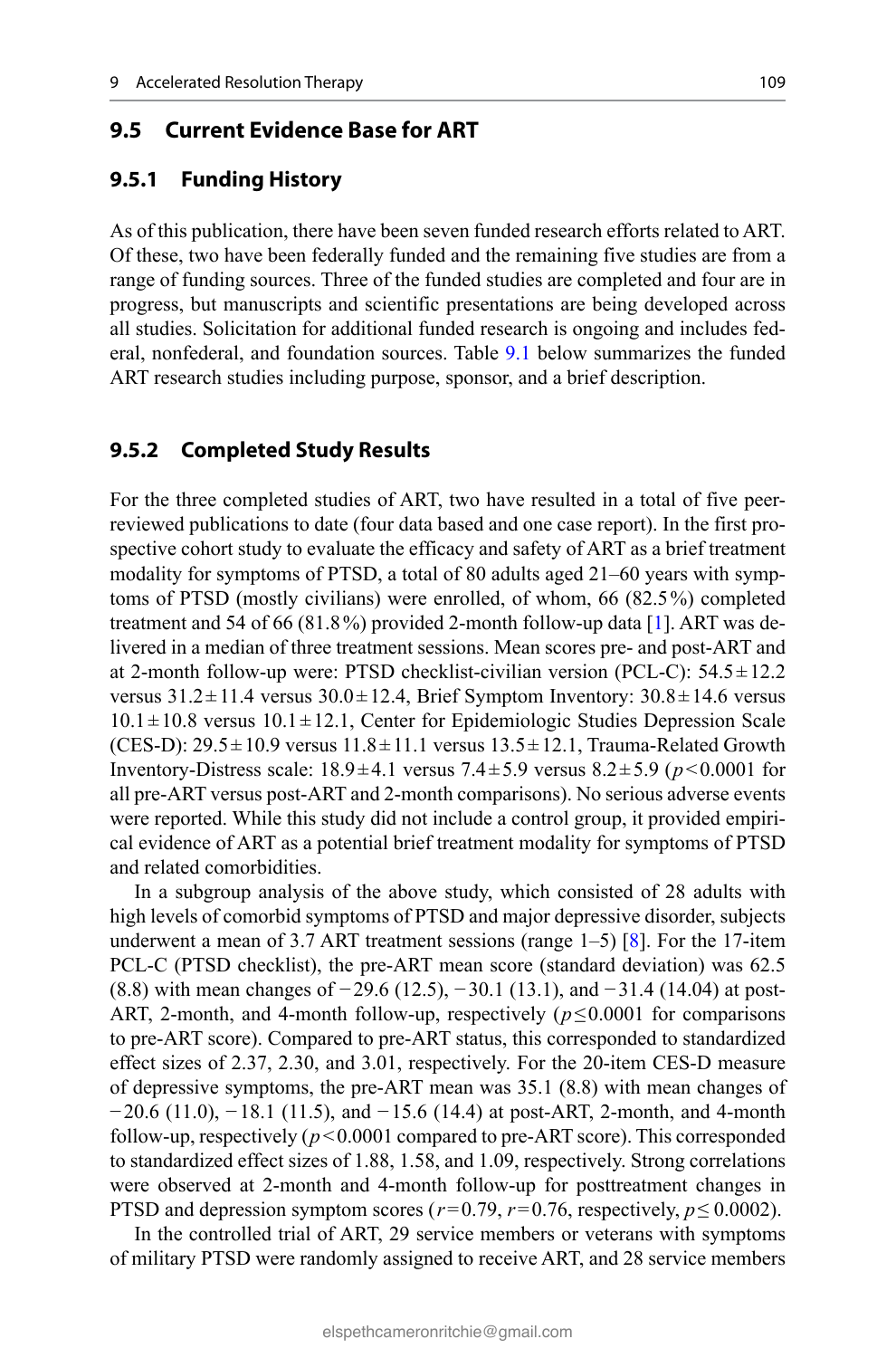|                                                             | <b>Brief</b> description | and safety of ART as a brief treatment modality<br>Prospective cohort study to evaluate efficacy<br>for symptoms of PTSD | attention control (AC) regimen for treatment of<br>symptoms of PTSD and related comorbidities,<br>Randomized controlled trial of ART versus an<br>with 3-month follow-up evaluation | with ART to a selected sample of civilians and<br>ological assessment before and after treatment<br>Pilot investigation that applied psychophysi-<br>veterans with PTSD | Prospective pilot study to evaluate efficacy and<br>safety of ART as a brief treatment modality for<br>symptoms of PTSD among British veterans | Pilot study to evaluate efficacy and safety of<br>ART as a brief treatment modality for PTSD<br>secondary to MST                             | treatment of symptoms of comorbid PTSD and<br>Pilot study to examine efficacy of ART for<br>sleep disturbance | ate efficacy and cost-effectiveness of ART for<br>treatment of symptoms of PTSD, with overs-<br>Prospective cohort study ( $n=200$ ) to evalu-<br>ampling of MST and refractory PTSD |
|-------------------------------------------------------------|--------------------------|--------------------------------------------------------------------------------------------------------------------------|-------------------------------------------------------------------------------------------------------------------------------------------------------------------------------------|-------------------------------------------------------------------------------------------------------------------------------------------------------------------------|------------------------------------------------------------------------------------------------------------------------------------------------|----------------------------------------------------------------------------------------------------------------------------------------------|---------------------------------------------------------------------------------------------------------------|--------------------------------------------------------------------------------------------------------------------------------------------------------------------------------------|
|                                                             | Population               | Adults (mostly civilians) with<br>symptoms of PTSD $(n=80)$                                                              | veterans with symptoms of<br>US Service members and<br>$PTSD(n=57)$                                                                                                                 | with diagnosed PTSD $(n=13)$<br>Adults (principally civilians)                                                                                                          | Veterans of the British Armed<br>Forces with symptoms of<br>$PTSD(n=24)$                                                                       | Female veterans with MST<br>and symptoms of PTSD<br>$(n = 10)$                                                                               | PTSD and sleep dysfunction<br>Veterans with symptoms of<br>$(n=15)$                                           | Service members and veterans<br>with symptoms of PTSD<br>$(n=200)$                                                                                                                   |
|                                                             | <b>Status</b>            | Completed                                                                                                                | Completed                                                                                                                                                                           | Completed                                                                                                                                                               | Ongoing                                                                                                                                        | Ongoing                                                                                                                                      | Ongoing                                                                                                       | Ongoing                                                                                                                                                                              |
|                                                             | Sponsor                  | Mental Health Services<br>Substance Abuse and<br>Administration                                                          | Technology Research Center<br>Telemedicine & Advanced<br>(TATRC)                                                                                                                    | Charles Stark Draper<br>Laboratory                                                                                                                                      | University of South Florida<br>and University of Stirling                                                                                      | University of South Florida                                                                                                                  | American Psychiatric Nurses<br>Association                                                                    | Chris T. Sullivan Foundation                                                                                                                                                         |
| <b>Table 9.1</b> Summary of the funded ART research studies | Title                    | resolution of symptoms of<br>therapy (ART) for rapid<br>Accelerated resolution<br>psychological trauma                   | ART for psychological<br>trauma                                                                                                                                                     | Psychophysiological assess-<br>ment of PTSD before and<br>after treatment with ART                                                                                      | ART by Scottish registered<br>Pilot study of delivery of<br>for treatment of military<br>nurses in mental health<br>psychological trauma       | veterans experiencing post-<br>ب.<br>traumatic stress disorder<br>(PTSD) secondary to mil<br>tary sexual trauma (MST<br>Use of ART for women | ART for PTSD and sleep<br>dysfunction                                                                         | Prospective cohort study of<br>ART for treatment of mil<br>tary psychological traum                                                                                                  |

<span id="page-10-0"></span>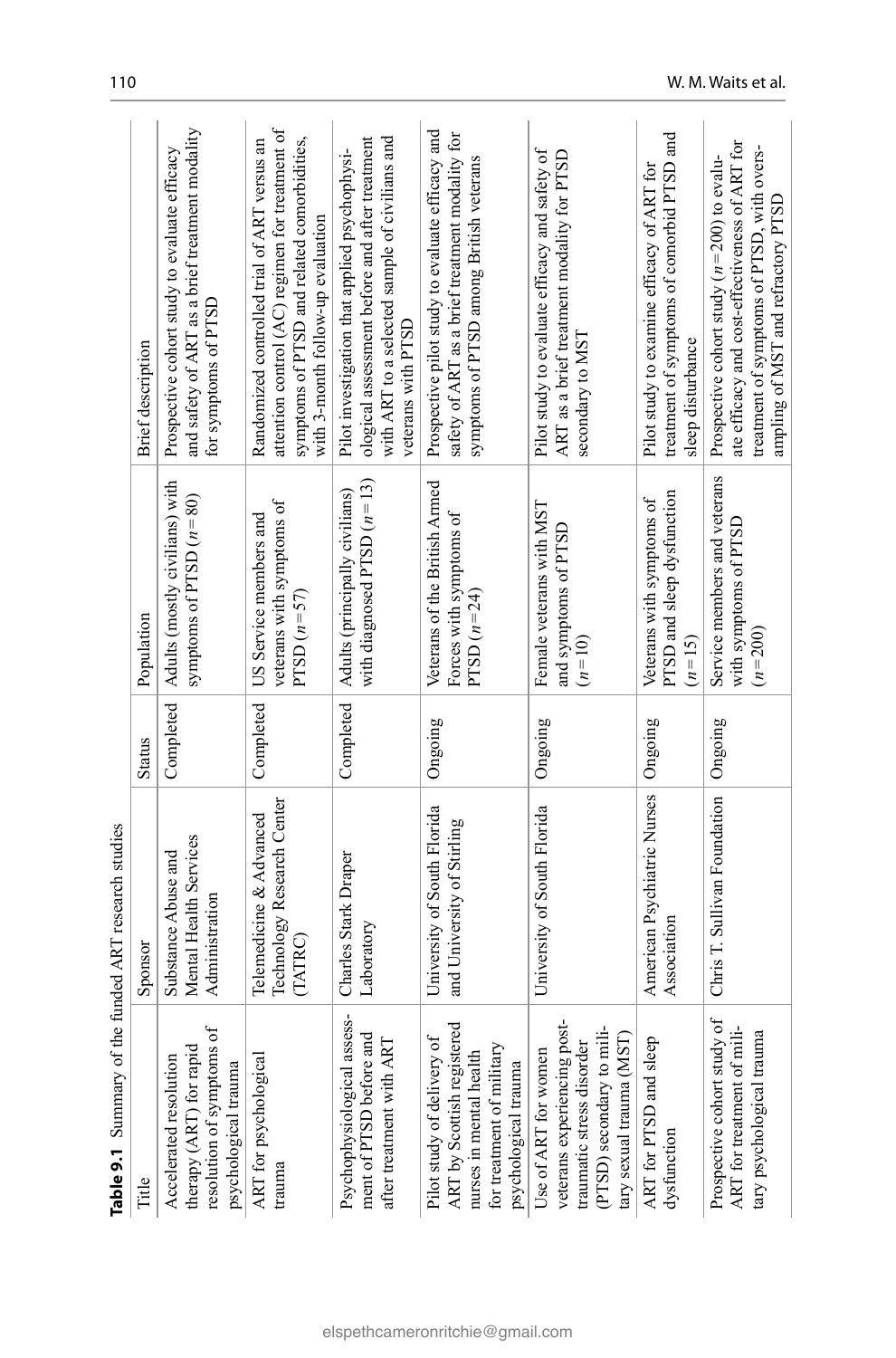or veterans were assigned to an attention control (AC) regimen that consisted of two sessions of either fitness counseling or career counseling [[2\]](#page-20-7). After random assignment, those assigned to the AC regimen were offered crossover to ART, with 3-month follow-up on all subjects. Mean age was  $41 \pm 13$  years with 19% female, 54% Army, and 68% with prior PTSD treatment. The ART was delivered in  $3.7 \pm 1.1$  sessions with a 94% completion rate. Mean reductions in symptoms of PTSD, depression, anxiety, and trauma-related guilt were significantly greater  $(p<0.001)$  with ART compared to AC. Favorable results for those treated with ART persisted at 3 months, including reduction in aggression ( $p$ <0.0001). Adverse treatment-related events were rare and not serious. This trial provided controlled evidence indicating that ART is a brief, safe, and effective treatment for symptoms of combat-related PTSD, including refractory PTSD.

In a secondary analysis of the above-described controlled trial of ART, type and magnitude of comorbid pain was assessed among 45 service members/veterans with symptoms of combat-related PTSD (24 assigned to ART and 21 assigned to the AC regimen) [\[9](#page-21-0)]. Mean age was 41.0 years, 20% were female, and most subjects (93%) reported at least some level of current pain. The majority (78%) used descriptive terms indicative of neuropathic pain, with 29% reporting symptoms of a concussion or feeling dazed. Mean pre-/post-change (standard deviation) on the pain outcomes questionnaire (POQ) was  $-16.9$  (16.6) in the ART group versus  $-0.79$  (14.2) in the AC group  $(p=0.0006)$ . Among POQ subscales, significant treatment effects with ART were reported for pain intensity (effect size  $=1.81$ ,  $p=0.006$ ), pain-related impairment in mobility (effect size  $=0.69$ ,  $p=0.01$ ), and negative affect (effect size  $=1.01, p=0.001$ ). This secondary analysis provided controlled evidence of ART being able to acutely reduce concomitant pain among service members and veterans treated for symptoms of combat-related PTSD.

#### **9.5.3 Ancillary Analyses (in Progress)**

As listed in Table [9.1,](#page-10-0) there are multiple studies of ART in progress in addition to further analyses of existing data. At present, data collection and results are being compiled for future dissemination of the following outcomes in relation to treatment with ART for symptoms of PTSD:

- Comparison of pre- versus posttreatment response for psychophysiological measures of heart rate, skin conductance, and pupil diameter.
- Comparison of pre- versus posttreatment response for neuromarkers of sleep quality including electroencephalogram (EEG) measures of coherence and sleep fragmentation. In addition, actigraphy measures of sleep quality are being collected and will be reported in future publications.
- Assessment of ART treatment response in key military sample subgroups, including those with a history of military sexual trauma (MST), refractory PTSD, as well as handedness (strongly right, strongly left, mixed).
- Cost effectiveness analysis of ART versus current first-line evidence-based treatment for PTSD, including PE therapy.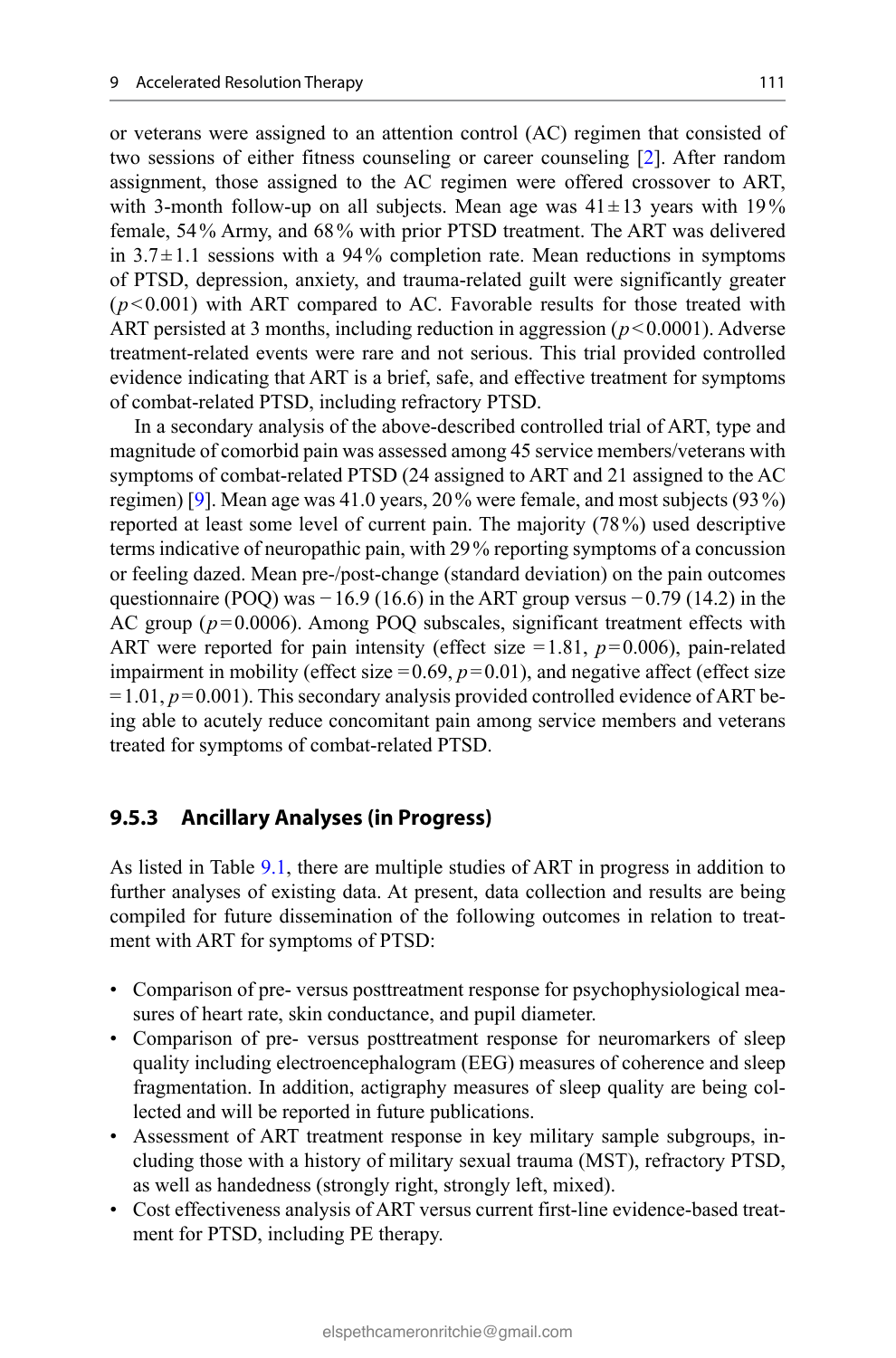#### **9.6 Case 1**

#### **9.6.1 Presentation and History**

The patient was a 44-year-old former Army E-6 infantryman who had completed one combat tour in Afghanistan in 2004, during which he was exposed to numerous battlefield traumas. He had never been seen before by behavioral health, citing concerns about stigma. At the time of evaluation, he was employed as a tattoo artist and lived with his wife, an active duty Army soldier. They had no children. The patient was referred for ART by his treating psychiatry resident.

#### **9.6.2 Diagnosis and Assessment**

The patient presented with classic signs and symptoms of PTSD: nightmares; intense physiological and psychological distress upon exposure to reminders of trauma; efforts to avoid people, places, and conversations reminding him of trauma; persistent self-blame about the loss of one of his soldiers; a persistently negative emotional state; a persistent inability to feel positive emotions; frequent angry outbursts; hypervigilance, exaggerated startle response; and extreme sleep problems.

On mental status examination, he appeared older than his actual age and wore casual attire that revealed extensive tattoos on all exposed skin except for his face. His muscles were tense, especially those in his jaw, and he appeared tired and agitated. However, his eye contact was good and he was polite and expressed motivation for treatment. He denied recent suicidal or homicidal ideation and had no history of suicide attempts.

#### **9.6.3 Treatment and Management**

The patient underwent a total of four ART sessions during a 5-week period. A summary of each session is as follows:

#### **9.6.3.1 Session 1**

The patient's presession PCL-C score was 72. A score of 50 is generally accepted as the cutoff, predicting PTSD with a sensitivity of 82% and a specificity of 83%  $[10]$  $[10]$ . He rated his anxiety at the start of the session as a 9 on a  $1-10$  SUD scale. He identified "guilty" as the prominent emotion he was feeling. He elected to process a combat scene in which he had been leading an allied patrol ordered to search a building for a "high value" enemy target. He had sent six squad members around to the rear of the building and had approached the front of the building with a seventh soldier. As the soldier stepped forward into the building, the patient had a bad feeling. When he tried to pull his comrade back, the latter was shot in the neck from above and died instantly.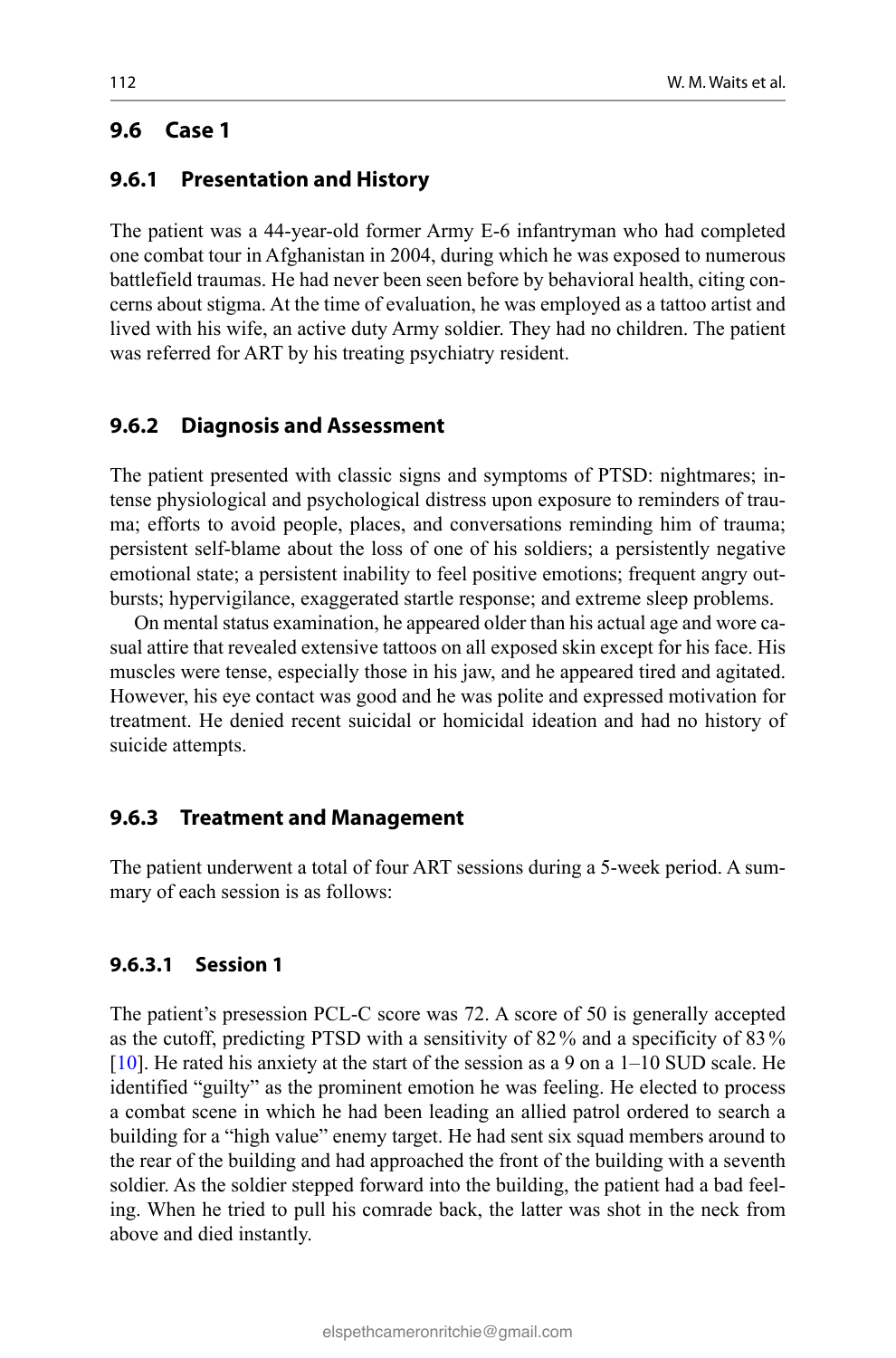While picturing this scene during the initial desensitization process, the patient became visibly upset. He was crying and breathing heavily, and at one point even shouted out loudly. In accordance with the basic ART protocol, the therapist then shifted the patient's attention to his bodily sensations, including muscle tightness, a "pounding" heart, a clenched jaw, and a feeling of "adrenalin" in his chest and hands. Following some basic instructions and sets of eye movements, the patient looked and reported feeling "calm."

**Pearl** A unique and critical aspect of ART is the requirement to extinguish strong physical sensations before pressing forward with processing a difficult scene. The therapist directs the patient's attention to either sensations or the scene in an alternating fashion, maintaining the patient's exposure to traumatic recollections at a tolerable level while minimizing distress.

The patient rescripted this scene by visualizing all of his squadmates enjoying a relaxing time at a "beautiful oasis" that included palm trees, a beach, and lawn chairs. To further inoculate himself against his typical triggers (e.g., facing his agitated wife after a long day at work), he also envisioned himself driving home and seeing his squad at the oasis, then arriving home calm and in a good mood. His SUD score at the end of session  $# 1$  was 3 out of 10.

#### **9.6.3.2 Session 2 (14 Days after First Session)**

The patient's presession PCL-C score was 62. He identified "anger" as his prominent emotion and elected to process a recent intense argument with his wife, after which he had smashed his head through their bathroom door.

With the therapist's assistance, the patient successfully eliminated muscle tightness from his back, chest, and shoulders, replacing it with a sense of "calmness and relaxation." During the rescripting process, he chose to maintain the setting of the argument scene, but replaced the screaming match with a regular conversation. He saw himself using positive self-talk to stay calm and rational when his wife made accusations against him. No argument ensued; they took a shower together, made breakfast, and went shopping as they had planned. The patient reinforced this image by seeing it twice, then envisioned future interactions with his wife as being much more positive. He appeared very relaxed and reported feeling "pretty calm" at the end of the session. A SUD score was not elicited.

#### **9.6.3.3 Session 3 (21 Days after First Session)**

The patient's presession PCL-C score was 55, and he again identified "anger" as his prominent emotion at the start of the session. He elected to process another combat scene.

The scene involved a vehicle-borne improvised explosive device (VBIED) that was detonated by the vehicle's driver at a checkpoint in Afghanistan. The patient reported that "car parts and shrapnel went everywhere," and as the dust cleared, he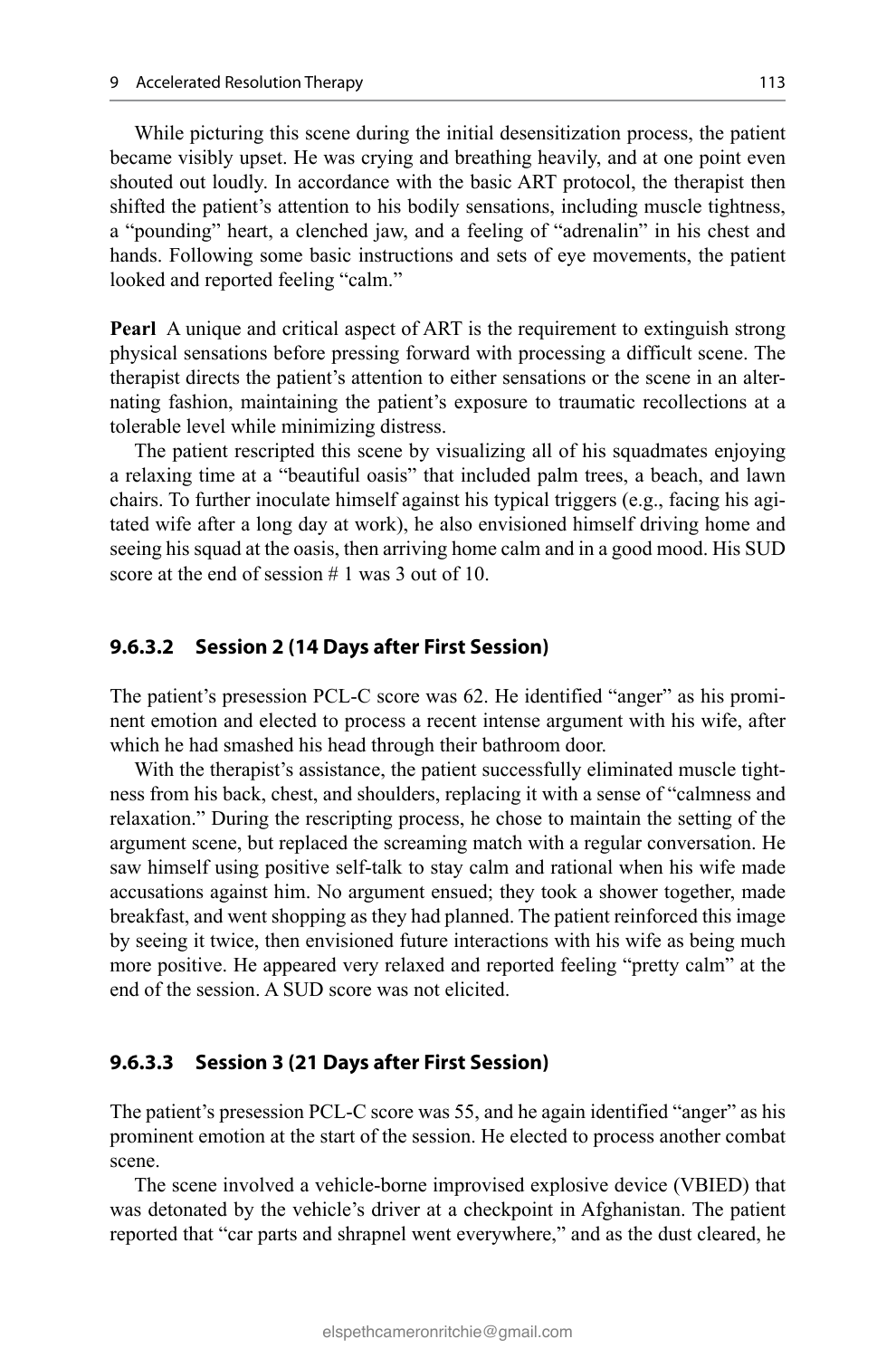encountered a young boy with a dark complexion who appeared to be dead but also seemed to be mouthing the word "Mama."

In changing the scene, the patient took control of the situation, sending his squad out to investigate the vehicle well outside of the gate, where they apprehended the driver before he could detonate himself. He also included women and children in his new scene. His squad mates moved them aside to a safe location and the young boy clung securely to his mother's skirt.

As commonly happens, image and sensory fragments or "crumbs" of the initial scene remained vivid. The patient had two crumbs during this session—the approaching vehicle and the dying child. He replaced the image of the vehicle with that of an American convoy and attempted to replace the child's image with a smiley face and the words "have a nice day." However, this somehow seemed insufficient, so he used another set of eye movements to give the child legs and see him standing confidently on the side of the road. An SUD score was not elicited.

**Pearl** This is an excellent example of how the most powerfully rescripted scenes involve the patient self-directing an alternative scenario and essentially "fixing" the problem as opposed to just putting a bandage (or in this case, a smiley face) over it. The patient applied this solution to future triggers by seeing himself walking around the ethnic neighborhood near his work studio without feeling anxious, and realizing that the dark-complected children who liked to wander into his tattoo parlor were not dangerous and were "just looking for candy."

#### **9.6.3.4 Session 4 (37 Days after First Session)**

The patient decided to process a scene involving childhood sexual abuse for his fourth ART session. He had suspected it would be his most difficult scene, and his presession PCL-C score of 77 reflected this anticipatory anxiety. He rated his distress at the start of the session as a 7 out of 10 on the SUD scale and identified "distrustful," "confused," and "powerless" as the emotions he experienced when thinking about the event.

The patient elected to share very little about the scene, only disclosing that his head was being forced into a pillow. He became quite tearful, experiencing tightness and "sadness" in his chest, pain in the back of his head, jaw tightness, and a feeling of "disgust" throughout his body. These sensations and feelings were decreased to a tolerable level using several sets of eye movements, which nearly eliminated all discomfort except the jaw tightness. At the therapist's suggestion, the patient was able to resolve this remaining sensation by using a metaphorical needle "with relaxing medicine in it" to help relax his jaw, and this relaxation persisted throughout the remainder of the session.

**Pearl** Suggestions, such as the one mentioned above, are a critical component of ART; they stimulate creativity and widen the breadth of solutions available to a patient. The therapist will typically provide one or two suggestions at a time, always ending with the phrase "or anything else you like," to emphasize the patient's control over the therapeutic process.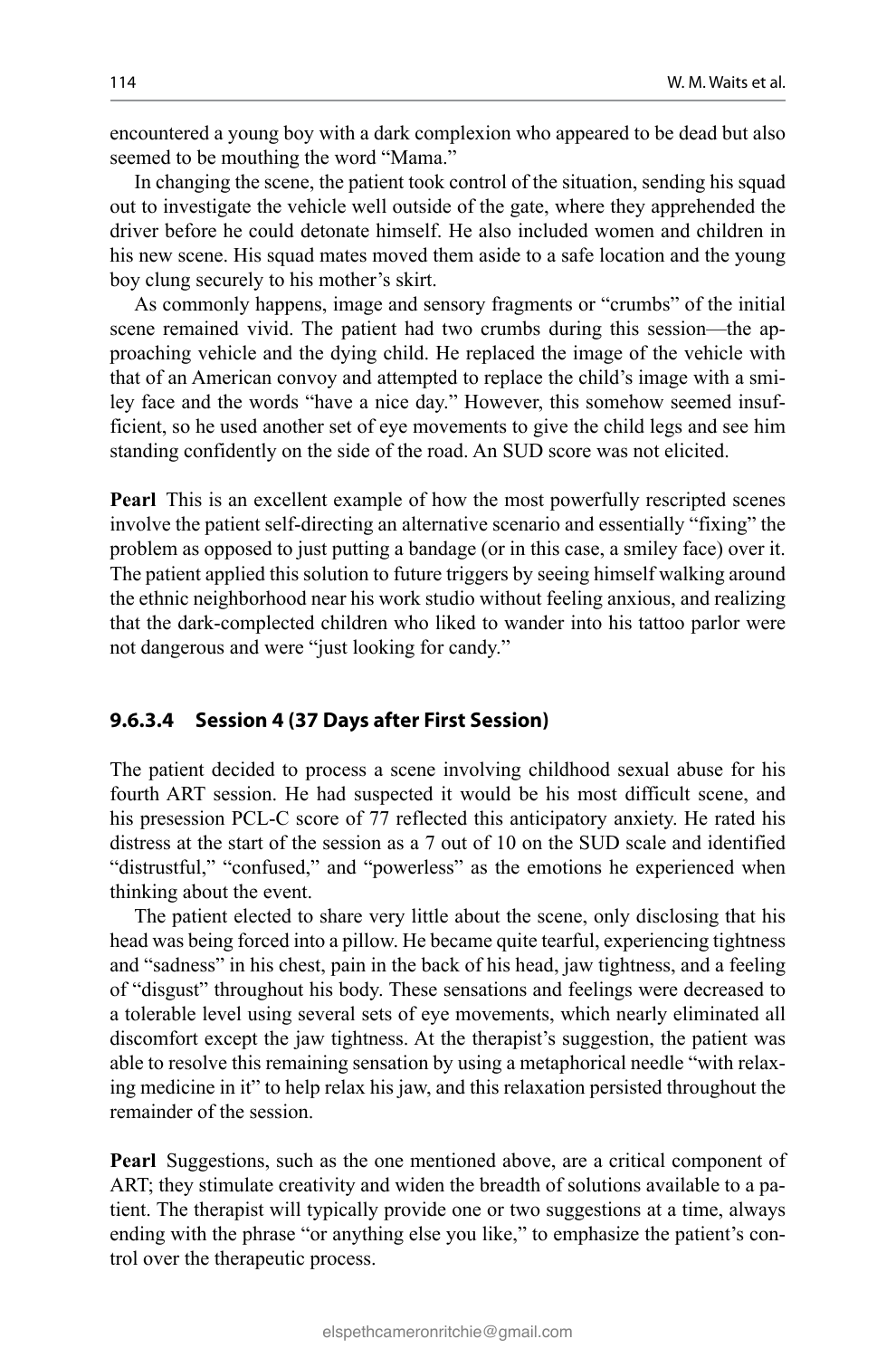While envisioning his original trauma a second time, the patient realized that he had never told anyone about the abuse because the perpetrator had threatened to kill his mother and sister if he did so. This insight appeared to bring him significant relief. Later, the therapist used a Gestalt-style technique to ascertain if the patient had anything to say to his younger self, and the patient calmly related, "I told him I understand now." His SUD score at the end of the session was 2.5 and he reported feeling "calm."

#### **9.6.4 Outcomes and Case Resolution**

Shortly after session 4, the patient left his wife, moved halfway across the country, and was essentially lost to follow-up. However, 5 months after his first ART session, he emailed his therapist an update. He had been through a difficult time with his wife and their marriage was essentially over, but the patient was doing well. He wrote:

On a brighter note, I am hanging in there. I have had ZERO PTSD issues since I arrived [here]. Even when [my wife] was screaming at me, hitting me, pushing me down a flight of stairs, and mocking me for attempting to get healthy… I stuck to the tools I was taught and maintained myself. Even as she was lying about me in court and on post, I maintained my behavioral health progress. I've had no PTSD incidents with my family or friends as well. I'm not saying it has been easy. I work hard every single day to avoid my triggers and stay positive no matter what is/has been thrown at me. I weaned myself off the meds [the psychiatry resident] prescribed about three weeks ago….I have had some minor issues sleeping but nothing I haven't been able to overcome…. Anyhow, I am alive and well. My life has been a complete nightmare until recently but I am persevering, surrounding myself with only healthy people, and staying optimistic.

He agreed to complete and return a final PCL-C inventory. His score was 26.

#### **9.7 Case 2**

#### **9.7.1 Presentation and History**

The patient was a 38-year-old married, mixed ethnicity male marine corps officer with 19 years' time in service (including 12 years of duty as an enlisted marine). He had heard about ART five months earlier while participating in a 28-day residential treatment program for alcohol dependence. However, treatment with ART had been deferred to maximize his participation in other planned therapies, beginning in the residential treatment program and continuing through a four-week partial hospitalization program, a three-week comprehensive traumatic brain injury (TBI) evaluation program, and intermittent weeks of individual outpatient therapy.

#### **9.7.2 Diagnosis and Assessment**

The patient's PTSD symptoms began as impatience and anger that emerged as he was recovering from a severe rocket injury to his left forearm three and a half years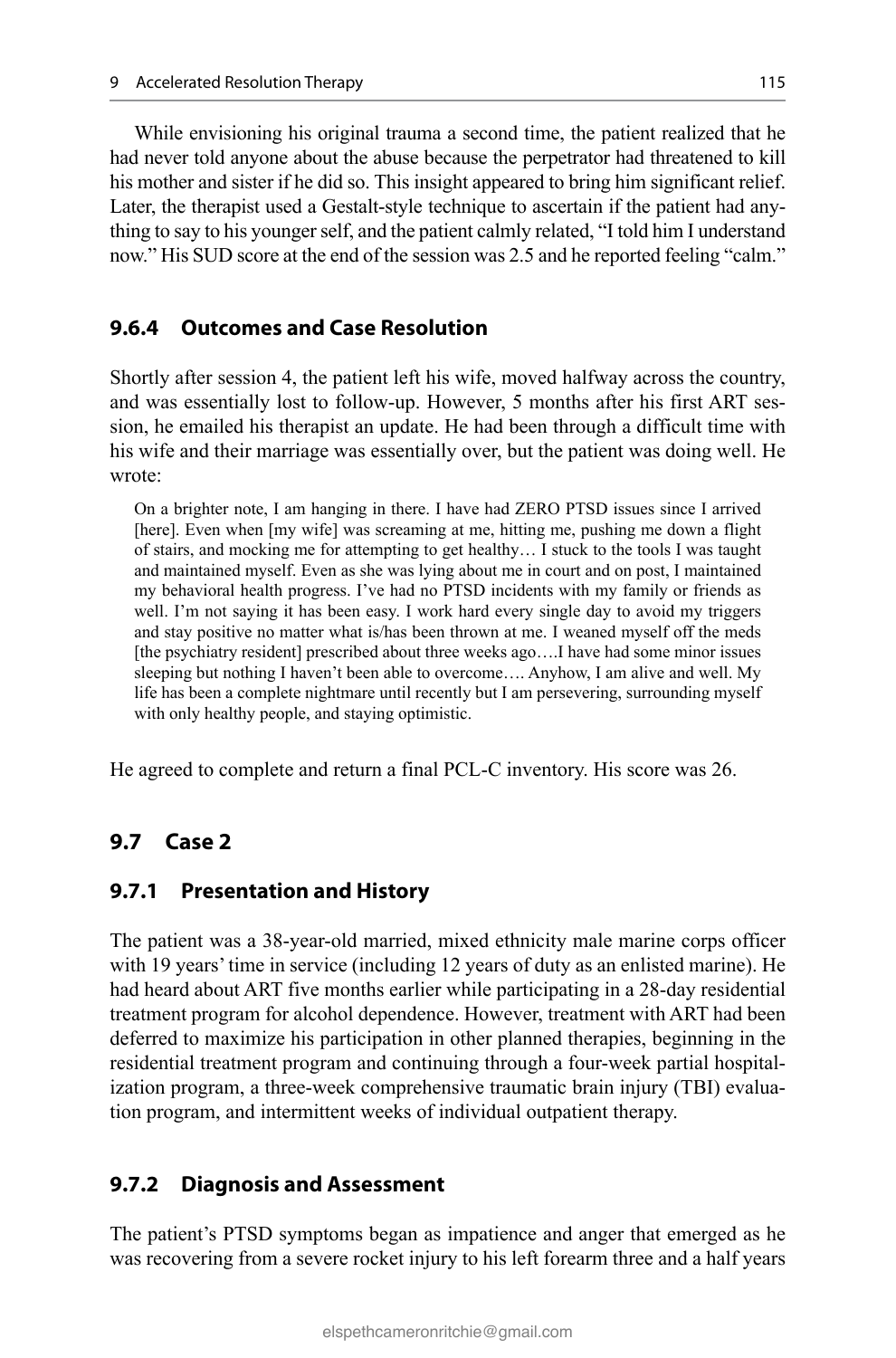prior to evaluation. Over time, his symptoms developed into the full-blown PTSD syndrome, including intrusive memories of various combat traumas and traumatic losses, psychological distress upon exposure to reminders of these events, active avoidance of triggers, inappropriate self-blame, a sense of disconnection from family, irritability, difficulty sleeping, exaggerated startle response, and hypervigilance. He was also diagnosed with alcohol use disorder and mild TBI, but had been sober for more than five months at the time of his ART intake and was performing adequately in his job as a military school faculty member.

#### **9.7.3 Treatment and Management**

The patient had no formal behavioral health treatment until he self-referred for alcohol rehabilitation. During the ensuing five months, he participated in various substance abuse and trauma-focused treatments, including individual supportive therapy and EMDR, as well as group-based psychoeducation, peer support, relapse prevention, and graphic narrative therapies. Upon initial evaluation for ART, he expressed motivation to participate, but felt he had worked through most of his PTSD issues except for disrupted sleep and profound guilt regarding one of his marines who was severely wounded after the patient left theater. His PCL-5 score was 5. He rated his level of distress as a 1 on a 1–10 SUD scale.

#### **9.7.3.1 Session 1**

The patient chose to process a scene in which he hosted this marine—now a medically retired double amputee—at a marine corps ball. The feelings he identified at the start of the session were "shameful," "anxious," "insecure," and "confused." While thinking about this event, the patient reported having a slight headache and pain in the area of his injured left forearm. The therapist helped the patient eliminate both sensations successfully using the basic ART protocol.

As the patient "saw" his scene the first time, he reported feeling pain in his sternal area. With eye movements, this pain "moved up to the back of [his] throat." When subsequent sets of eye movements failed to decrease this sensation any further, the therapist performed a scene match.

**Pearl** Scene match is a powerful ART tool that permits rapid access to earlier life memories which may be contributing to present-day feelings and sensations. Using eye movements, the therapist helps the patient look back at his or her earlier life for another event in which that same sensation(s) may have occurred.

Following the scene match, the patient responded, "I'm feeling like I felt many times as a child, like I did something wrong." He then related a childhood scene in which his father came home, hit his mother, then broke a mirror over her head while the patient and his brother sat on the stairs, watching.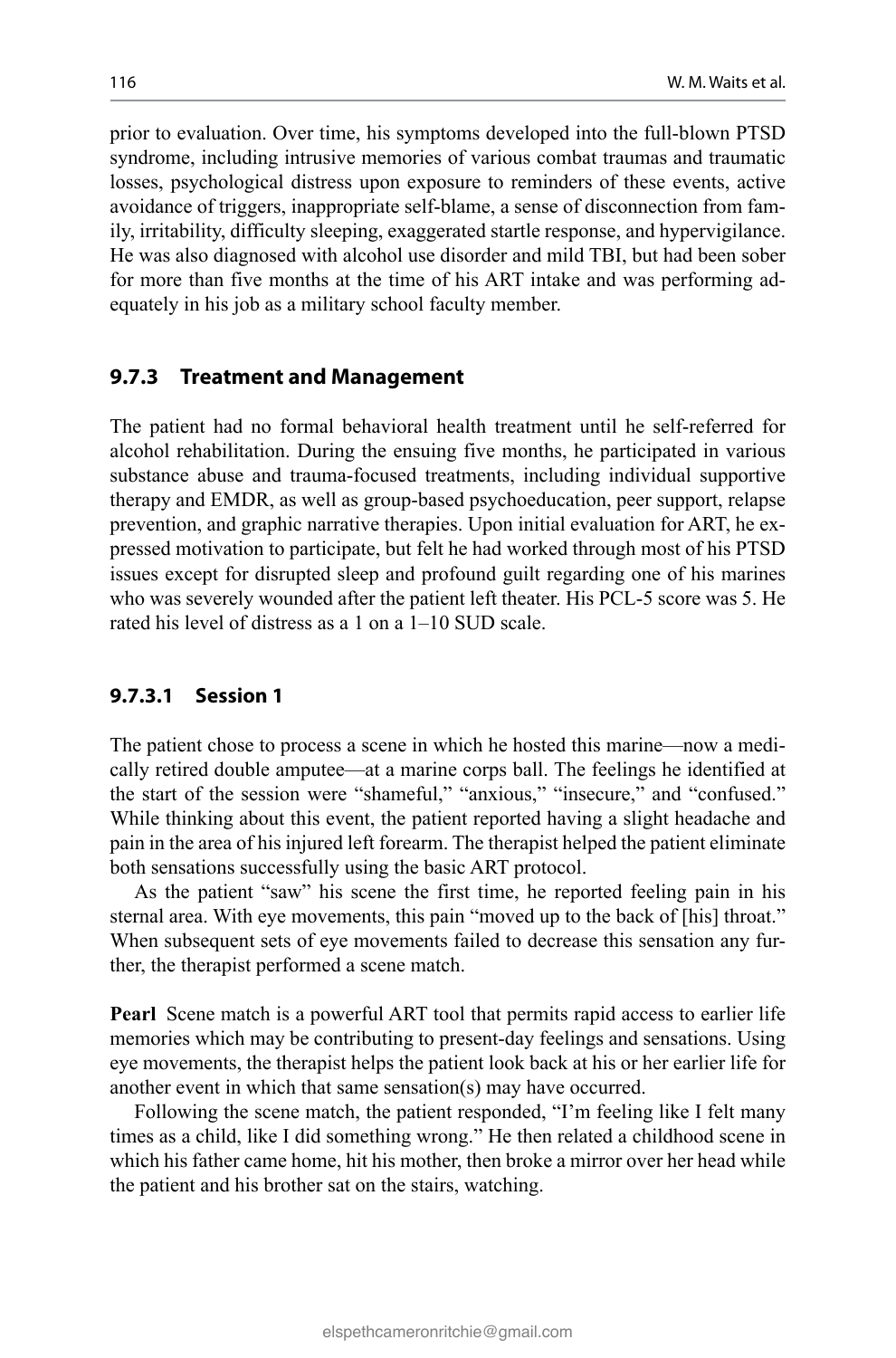**Pearl** This example highlights the rapid speed with which ART can help connect and address early childhood memories that may be at the core of the more recent distressing experience. The patient recalled this childhood event within minutes of starting his first ART session with a new therapist.

The therapist then switched from processing the initial scene involving the double amputee to this nested childhood scene. When the sensation in the patient's throat persisted further, the therapist asked the patient if he could envision a metaphor to describe the feeling.

- Therapist: "What does the pain in the back of your throat feel like? Can you think of a metaphor to describe it?"
- Patient: "It feels like a cloud of smoke."
- Therapist: "O.K. Picture that cloud of smoke and I want you to see if you can come up with a solution to get rid of it while you follow my hand with your eyes. Maybe you can blow it out, vacuum it out, or maybe someone can help you. I don't know. You can use my suggestions or anything else you like. Here we go."
- Patient (after a set of eye movements): "I tried to grab it and pull it out, but it got stronger… more intense."
- Therapist: "No problem. Maybe you need a tool or device to help you get it out of there. See if you can find a tool to help you remove it."
- Patient (after another set of eye movements): "I put a chain around it and hooked it up to a van. It came partly out."
- Therapist: "Good! It's moving! Let's see if you can get it completely out."
- Patient (after another set of eye movements): "It's stubborn. It's still stuck to my lips."
- Therapist: "Maybe you need someone to help you. Maybe the cloud is someone who has control over you and doesn't want to let you go. See what you can do to take care of this."

**Pearl** The therapist has suggested to the patient that the sensation may represent something deeper—a connection to a figure from the past. ART is unique in its ability to permit this testing of interpretations so quickly in the therapeutic relationship. Notice also that the therapist phrased the suggestion in the form of a hypothesis, allowing the patient to maintain full control over whether or not to accept or reject it, allowing for a self-directed solution that promotes a sense of mastery.

Patient (after another set of eye movements): "It was my dad; he tried to push it back in my throat. I used a machete to hack him up, but he just kept laughing, so I used a baseball bat to beat him but he just kept laughing. Finally I gave him a hug and told him I loved him and he went away."

**Pearl** Consider the rich psychodynamic material that emerged from this simple exploration of a bodily sensation. The use of metaphor and imagery helped the patient simultaneously express and resolve persistent and even conflicting feelings without a lengthy analysis. The therapist now has the option to explore many more hypotheses about the patient's primitive drives, traumatic experiences, and primary attachments if he or she deems it appropriate.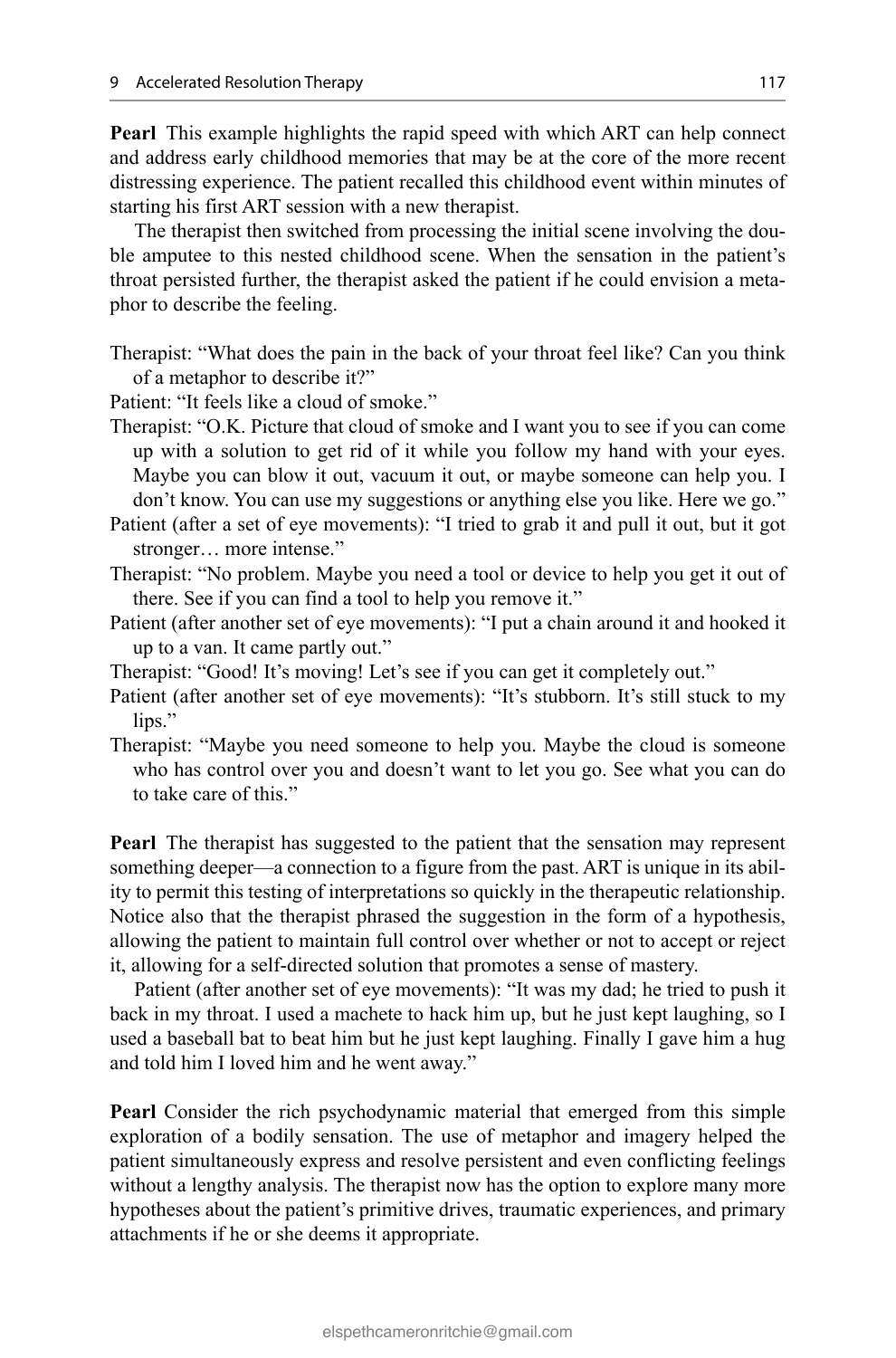Having helped the patient resolve this sensation, the therapist returned to the nested domestic violence scene. In reviewing this scene, the patient reported feeling pain in his chest again, which he described as feeling "like an old wooden vise."

Therapist: "Let's see if you can get rid of that pain like you did with the pain in your throat."

Patient (after another set of eye movements): "It's partly reduced."

Therapist: "Do you need help?"

Patient: "No."

Patient (after another set of eye movements): "It's almost gone."

Therapist: "Great! Go ahead and open that vise up wide."

Patient (after another set of eye movements): "The pain is gone."

**Pearl** Once patients learn how to use the eye movements to process bodily sensations, they are often able to rapidly eliminate pain, tightness, and other discomfort.

The therapist then instructed the patient to see his childhood scene a second time.

Patient: "This time I noticed that my mom had tried to hold open the front door. I also realized I had my feet between the railings because I could see my hands and feet and realized how small they were."

As is commonly found with the second viewing of the traumatic scene, the patient reported no additional physical sensations and appeared to be in no distress. He was then directed through the rescripting process.

Patient: "My dad came in smiling. He gave my mom a hug and a kiss and said 'hi' to me and my brother. Mom went into the kitchen to get dinner out of the oven. Dad gave her a friendly swat on the behind and we all laughed."

**Pearl** The ART protocol allows patients to envision preferred scenarios that often resolve unmet needs from early childhood. The virtual fulfillment of these needs changes the emotional valence they attach to the original scene, thereby reducing present-day distress. Research and anecdotal experience to date suggests that ART patients will retain the narrative memory of their original scenes and could report these events in detail if asked to do so, but they will no longer be burdened by the negative emotions formerly associated with them.

When asked to see the new scene again to reinforce it, the patient reported that he now saw *himself* coming through the door as an adult, giving his wife a big hug and hugging his kids. He stated that he could not wait to go home and hug his family.

**Pearl** This example nicely demonstrates the generalizability of insights developed during ART. On presentation, one of the patient's chief complaints was the fact that he did not feel close to his kids. Having now "seen" both his father and himself modeling affectionate paternalistic behavior, the patient can now imagine himself interacting with his children in a positive, more nurturing way.

The therapist then directed the patient back to the original scene involving him escorting his double-amputee marine comrade at the ball. The patient started seeing his scene without difficulty, but got "stuck" at the point where his buddy had asked for a chair to use in the shower and the true realization of his disability struck the patient for the first time.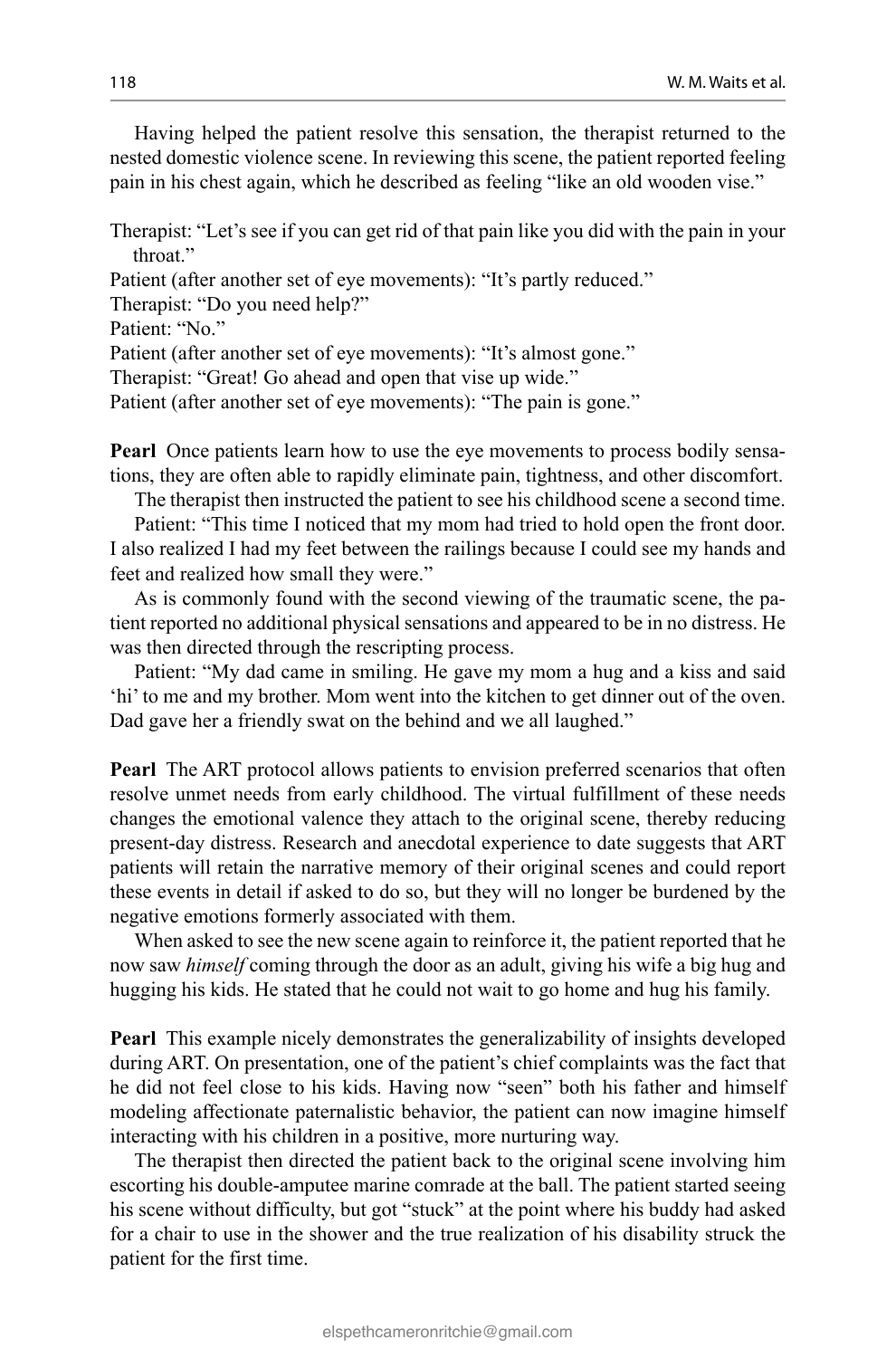Patient: "It feels like there's a thumb on my heart."

Therapist: "See what you can do to remove that sensation."

- Patient (after another set of eye movements): "The thumb is gone, but now there are fingers there."
- Therapist: "Do the fingers feel good or bad?"

Patient: "They feel good."

- Therapist: "See if you can spread the sense of security afforded by the fingers throughout your whole body."
- Therapist (after another set of eye movements): "Were you able to spread that sense of security?"

Patient: "Yes."

The patient finished his scene, saw it a second time, then rescripted it to a scene in which he and his buddy (the latter on prosthetic legs) were each running the Marine Corps Marathon independently but kept bumping into one another along the way. At the end, his buddy raced ahead, beating the patient to the finish line. The therapist asked the patient if his buddy had anything to say to him after they finished the race. After a set of eye movements, the patient reported that his friend had told him, "I'm alright [patient's name], I'm alright." The patient then felt a pleasant, warm sensation, which the therapist helped him spread throughout his body.

**Pearl** This vignette highlights the use of a Gestalt-style technique to enhance the basic ART protocol, which can be particularly useful for patients struggling with grief and bereavement. While following the protocol, patients are often able to "see" earlier or better versions of themselves, as well as to "hear" positive interactions between themselves and others.

The therapist then directed the patient to see himself during a future event that would have been stressful before ART, and to make this scene as positive as possible. The patient saw himself meeting his fellow marine at the next Tunnel to Towers run in New York City. Instead of awkwardly shaking his hand as he would have done previously, he hugged his buddy and told him that he loved him. The marine hugged him back and said the same.

At the end of the first session, the patient's SUD score was "a solid zero" and he reported that his initial feelings of shamefulness, anxiety, insecurity, and confusion were gone.

#### **9.7.4 Outcomes and Case Resolution**

Seven weeks after his initial ART session, the patient reported that his guilt regarding his marine buddy was significantly reduced. He stated, "I don't think about it much… I have no real feelings about it… I look at my relationship with [that Marine] just like the relationship I have with the rest of my Marines." The PCL-5 was not repeated due to his low initial score. Overall, he was doing very well. He had remained sober, he and his wife were in the process of purchasing a house, his relationship with his children had improved, and he was very hopeful about the future.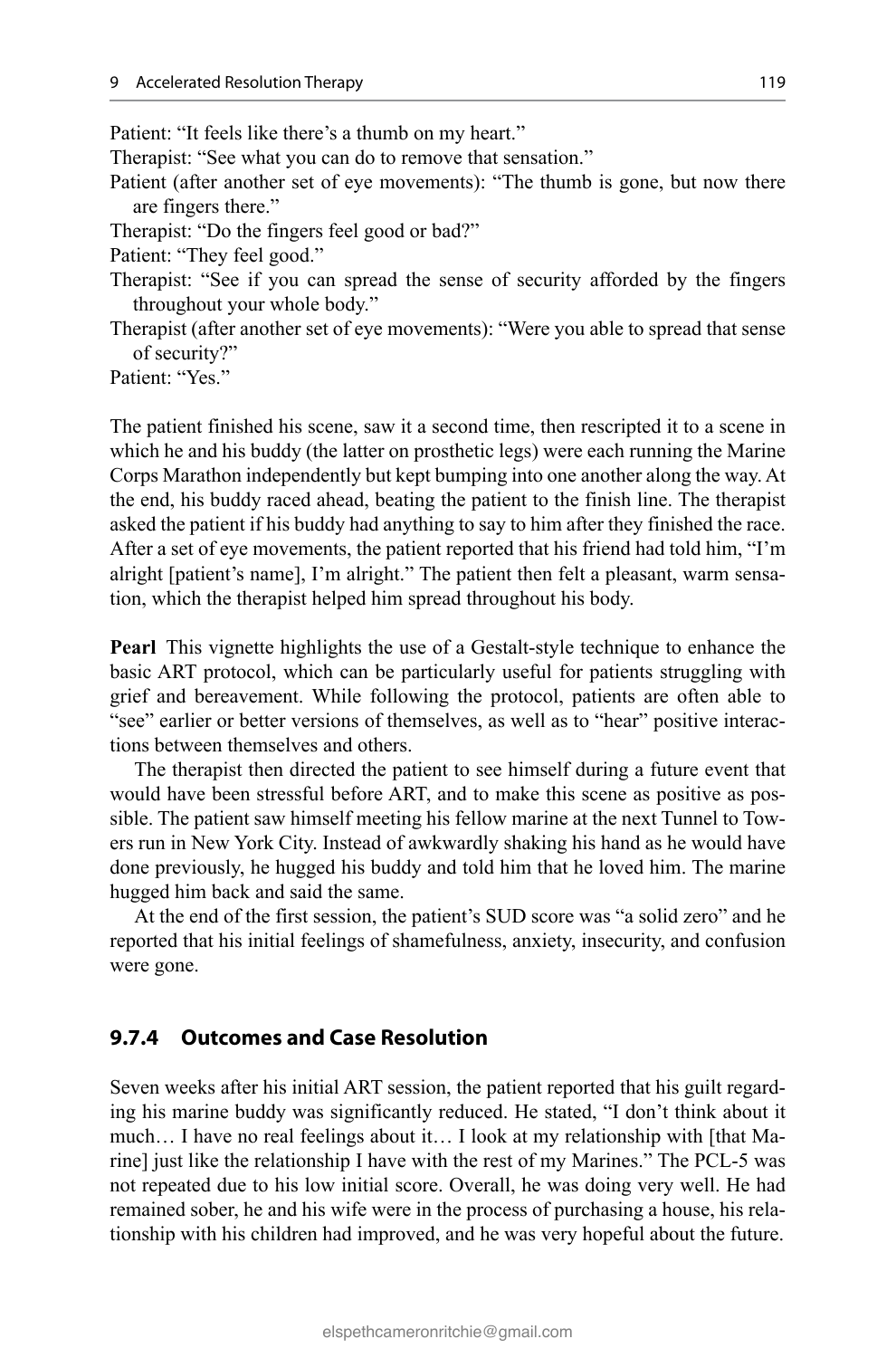#### **9.8 Conclusion**

ART constitutes an efficient and effective therapy for PTSD that packages A-level psychotherapy elements in a novel format. Capitalizing on the memory reconsolidation window, the experienced ART therapist can eliminate negative images and sensations, while helping the patient rescript distressing memories and positively envision future events. Meanwhile, the patient remains in control—alert, aware, and at liberty to share as many or as few details of the experience as he or she deems comfortable.

Although research on ART to date has been limited, the number of trained ART therapists in the DoD community is growing. Interest in research to explore and further validate ART's clinical utility is also expanding. Future clinical trials are planned to evaluate the effectiveness of ART as compared to established trauma therapies, and researchers are also hoping to investigate the use of ART in specific clinical populations, such as victims of MST, first responders, patients with TBI, and children and adolescents. It will also be important to explore potential contraindications and the risk of adverse effects. However, should future research efforts yield results as promising as those that have been published to date, ART could one day become the preferred PTSD therapy for combat veterans.

**Acknowledgments** We humbly acknowledge Ms. Laney Rosenzweig and Dr. Megan Marumoto for their valuable editorial input on this chapter.

#### **References**

- <span id="page-20-0"></span>1. Kip KE, Elk CA, Sullivan KL, Kadel R, Lengacher CA, Long CJ, Rosenzweig L, Shuman A, Hernandez DF, Street JD, Girling SA, Diamond DM. Brief treatment of symptoms of Posttraumatic stress disorder (PTSD) by use of accelerated resolution therapy (ART). Behav Sci. 2012;2(2):115–34.
- <span id="page-20-7"></span>2. Kip KE, Rosenzweig L, Hernandez DF, Shuman A, Sullivan KL, Long CJ, Taylor J, McGhee S, Girling SA, Wittenberg, T, Sahebzamani, FM, Lengacher CA, Kadel R, Diamond DM. Randomized controlled trial of accelerated resolution therapy (ART) for symptoms of combatrelated Posttraumatic stress disorder (PTSD). Mil Med. 2013;178:1298–309.
- <span id="page-20-1"></span>3. Kip KE, Shuman A, Hernandez DF, Diamond DM, Rosenzweig L. Case report and theoretical description of accelerated resolution therapy (ART) for military-related Posttraumatic stress disorder. Mil Med. 2014;179:31–7.
- <span id="page-20-2"></span>4. The Management of Posttraumatic Stress Working Group. VA/DoD clinical practice guideline for the management of posttraumatic stress. Department of Veteran's Affairs and Health Affairs, Department of Defense. 2010.
- <span id="page-20-3"></span>5. Personal communication with Ms. Rosenzweig.
- <span id="page-20-4"></span>6. Monfils MH, Cowansage KK, Klann E, LeDoux JE. Extinction-reconsolidation boundaries: key to persistent attenuation of fear memories. Science. 2009;324:951–5.
- <span id="page-20-5"></span>7. Schiller D, Monfils MH, Raio CM, Johnson DC, LeDoux JE, Phelps EA. Preventing the return of fear in humans using reconsolidation update mechanisms. Nature. 2010;463:49–53.
- <span id="page-20-6"></span>8. Kip KE, Sullivan KL, Lengacher CA, Rosenzweig L, Hernandez DF, Kadel R, Kozel FA, Shuman A, Girling SA, Hardwick MJ, Diamond DM. Brief treatment of co-occurring Posttraumatic stress and depressive symptoms by use of accelerated resolution therapy. Front Psychiatry. 2013;4(article 11):1–12.